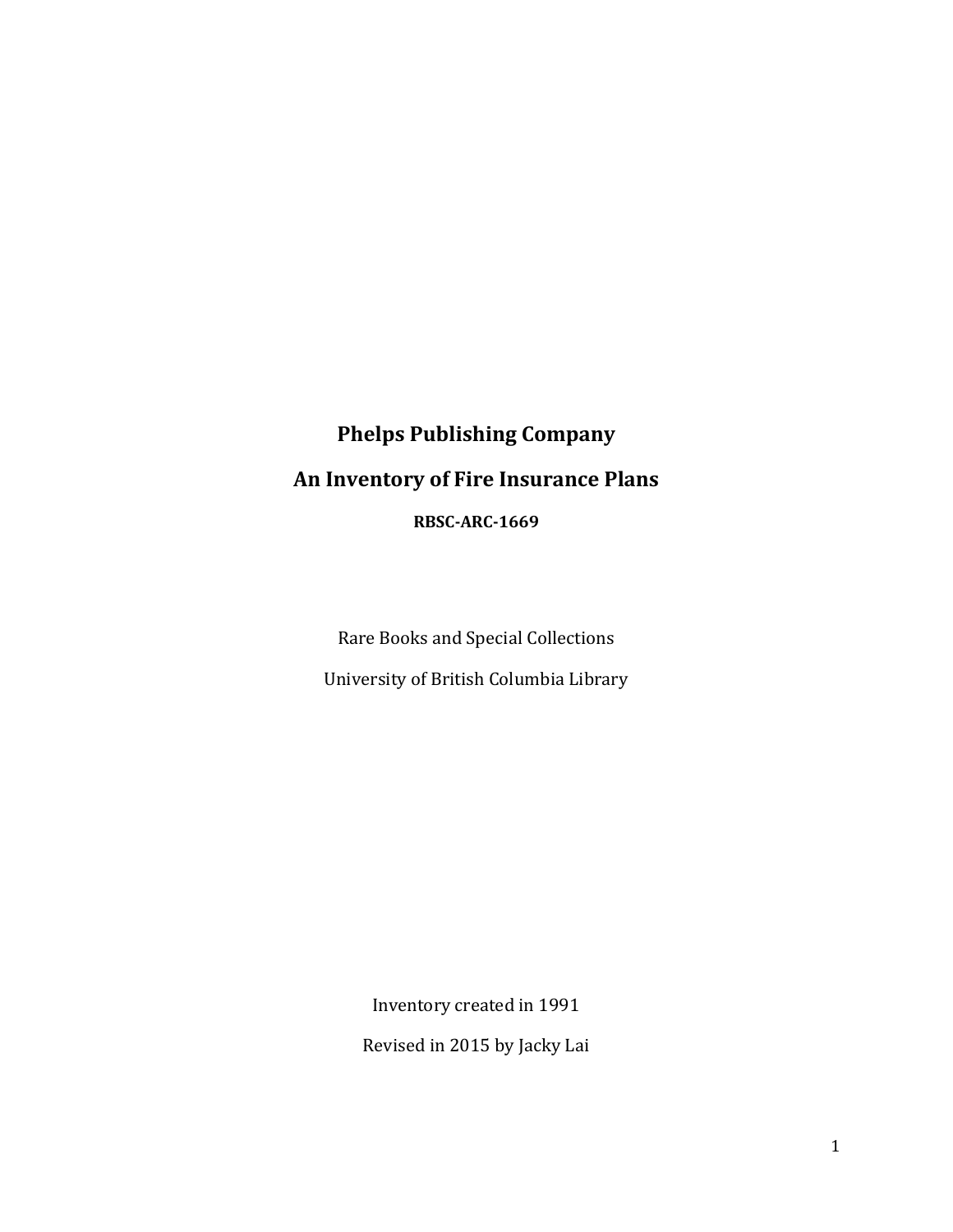## **Table of Contents**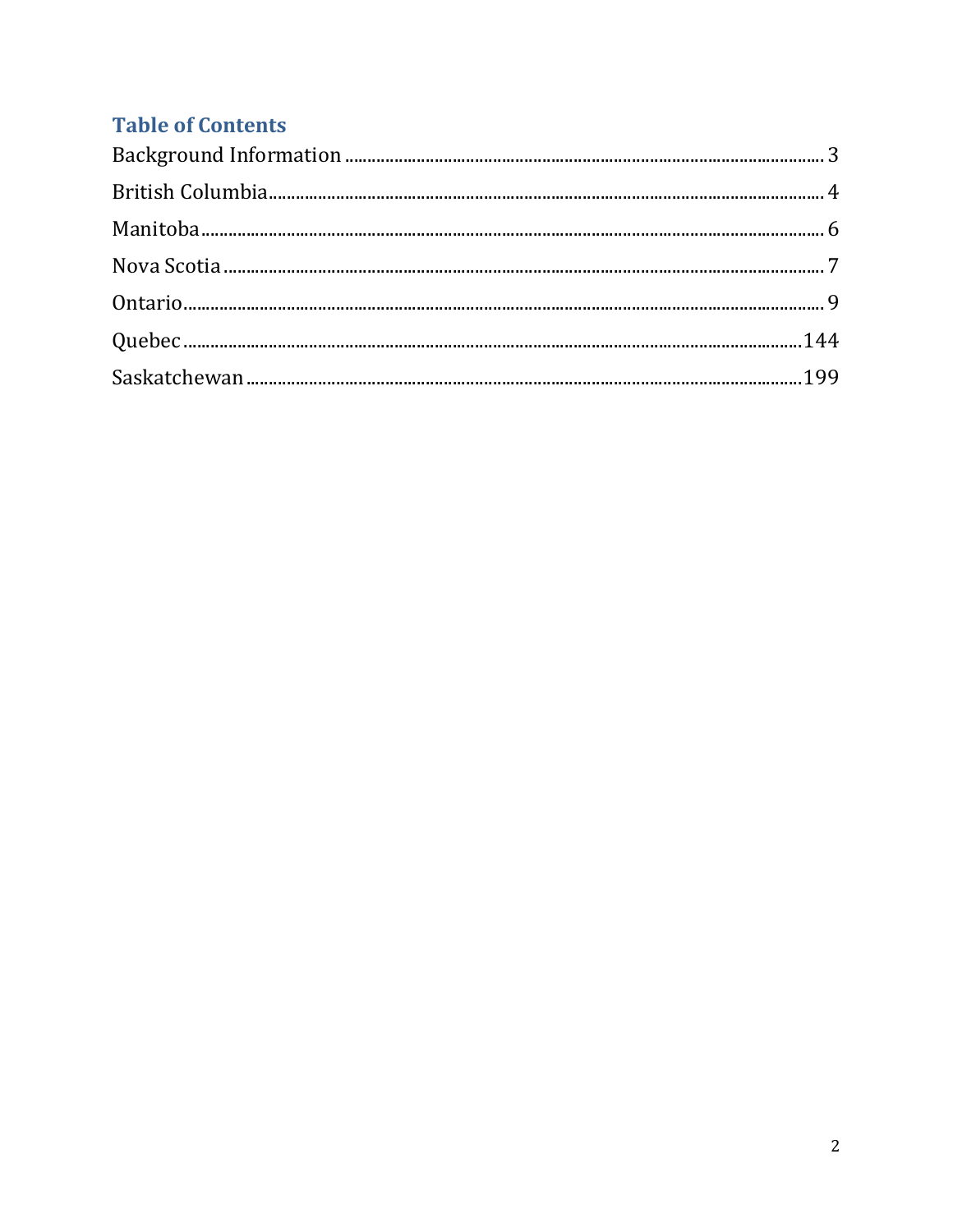#### <span id="page-2-0"></span>**Background Information**

Fire insurance plans of the Dominion of Canada 1885-1973 / collected by Phelps Publishing Company. -- [Toronto, Ont. : Insurers' Advisory Organization, 1894-1972]. -- 600 plans on 16,994 sheets : lith., ms. col. ; scales [1:600], [1:1 200], or [1:2 400] ; 64 x 54 cm. & 33 x 25 cm.

Edward Phelps of the Phelps Publishing Company, London, Ontario, acquired most of the stock of the Insurers' Advisory Organization headquarters in Toronto in 1974 when the IAO closed its Plan Division. After selling much of his collection, Phelps offered a set of fire insurance plans for Canada to the University of British Columbia Library. This collection was received in 1982, and consists of plans for 600 Canadian cities and towns.

The plans for British Columbia municipalities have been fully catalogued in the Map file on the UBCLIB catalogue, and are in the guide to fires insurance plans for British Columbia.

Fire insurance plans are detailed plans, on the scale of 50, 100 or 200 feet per inch, designed to provide the fire underwriters with sufficient information at a glance on which to base risk assessment. In addition to separate series for salmon canneries on the British Columbia coast, detailed plans were done of other industries including sawmills and mines. These are generally included with the plans for the appropriate community, including Vancouver.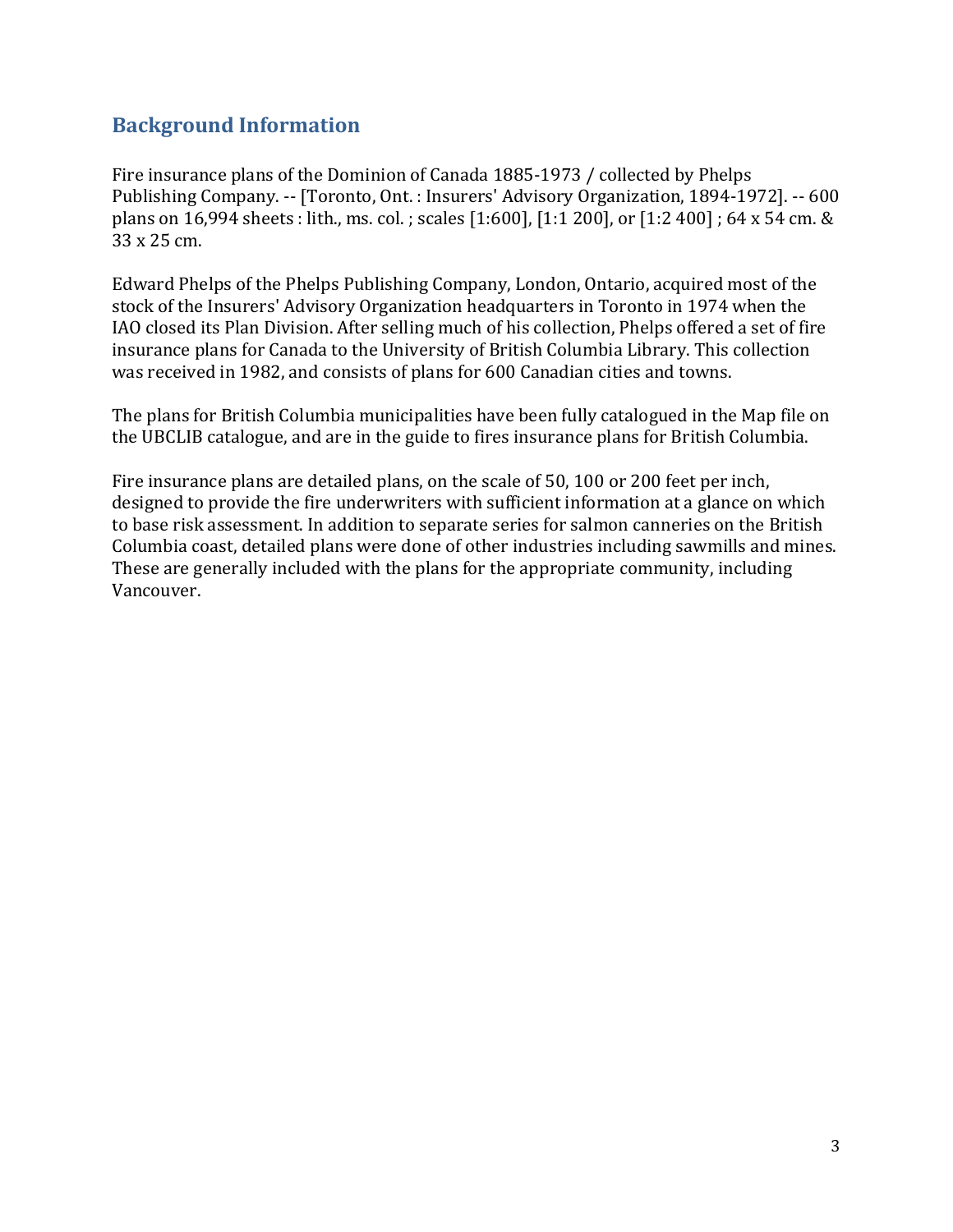## <span id="page-3-0"></span>**British Columbia**

| Place                     | Date of<br>Plan | Revised | # of Sheets    | Format | Location |
|---------------------------|-----------------|---------|----------------|--------|----------|
| Abbotsford                | 1957            |         | $\overline{7}$ | small  | 61A      |
| Alberni & Port<br>Alberni | 1940            | 1957    | 25             | small  | 61A      |
| Armstrong                 | 1952            |         | $\overline{5}$ | small  | 61A      |
| Burnaby v. 1              | 1964            |         | 50             | small  | 61A      |
| Burnaby v. 2              | 1964            |         |                | small  | 61A      |
| Burnaby v. 15             | 1927            | 1940    | 11             | large  | 59B/60A  |
| Burnaby v. 16             | 1927            |         | $\overline{2}$ | large  | 59B/60A  |
| Burnaby v. 17             | 1927            | 1950    | $\overline{4}$ | large  | 59B/60A  |
| Burnaby v. 15             | 1927            | 1950    | 22             | large  | 59B/60A  |
| Burnaby v. 19             | 1927            |         | $\mathbf{1}$   | large  | 59B/60A  |
| <b>Burns Lake</b>         | 1954            |         | 3              | small  | 61A      |
| Campbell<br>River         | 1957            |         | 25             | small  | 61A      |
| Castlegar                 | 1959            |         | a              | small  | 61A      |
| Chemainus                 | 1957            |         | $\overline{5}$ | small  | 61A      |
| Chilliwack                | 1953            |         | 16             | small  | 61A      |
| Clayburn                  | 1928            |         | $\mathbf{1}$   | large  | 59B/60A  |
| Clinton                   | 1925            |         | $\overline{2}$ | large  | 59B/60A  |
| Comox                     | 1957            |         | $\overline{4}$ | small  | 61A      |
| Courtenay                 | 1957            |         | 10             | small  | 61A      |
| Cranbrook                 | 1953            |         | 14             | small  | 61A      |
| Creston                   | 1959            |         | 8              | small  | 61A      |
| Cumberland                | 1954            |         | $\overline{5}$ | small  | 61A      |
| Dawson Creek              | 1959            |         | 11             | small  | 61A      |
| Duncan                    | 1953            |         | 5              | small  | 61A      |
| Enderby                   | 1955            |         | 6              | small  | 61A      |
| Esquimalt                 | 1969            |         | 12             | small  | 61A      |
| Fernie                    | 1956            |         | 12             | small  | 61A      |
| Fort St. John             | 1960            |         | 8              | small  | 61A      |
| <b>Grand Forks</b>        | 1953            |         | 9              | small  | 61A      |
| Hope                      | 1959            |         | $\overline{7}$ | small  | 61A      |
| Kamloops                  | 1968            |         | 29             | small  | 61A      |
| Kelowna                   | 1952            | 1970    | 33             | small  | 61A      |
| Kimberley                 | 1953            |         | 13             | small  | 61A      |
| Ladysmith                 | 1954            |         | $\overline{7}$ | small  | 61A      |
| Merritt                   | 1954            |         | 8              | small  | 61 A     |
| Mission                   | 1957            |         | 10             | small  | 61A      |
| Nanaimo                   | 1957            | 1972    | 43             | small  | 61A      |
| Nelson                    | 1953            | 1959    | 20             | small  | 61 A     |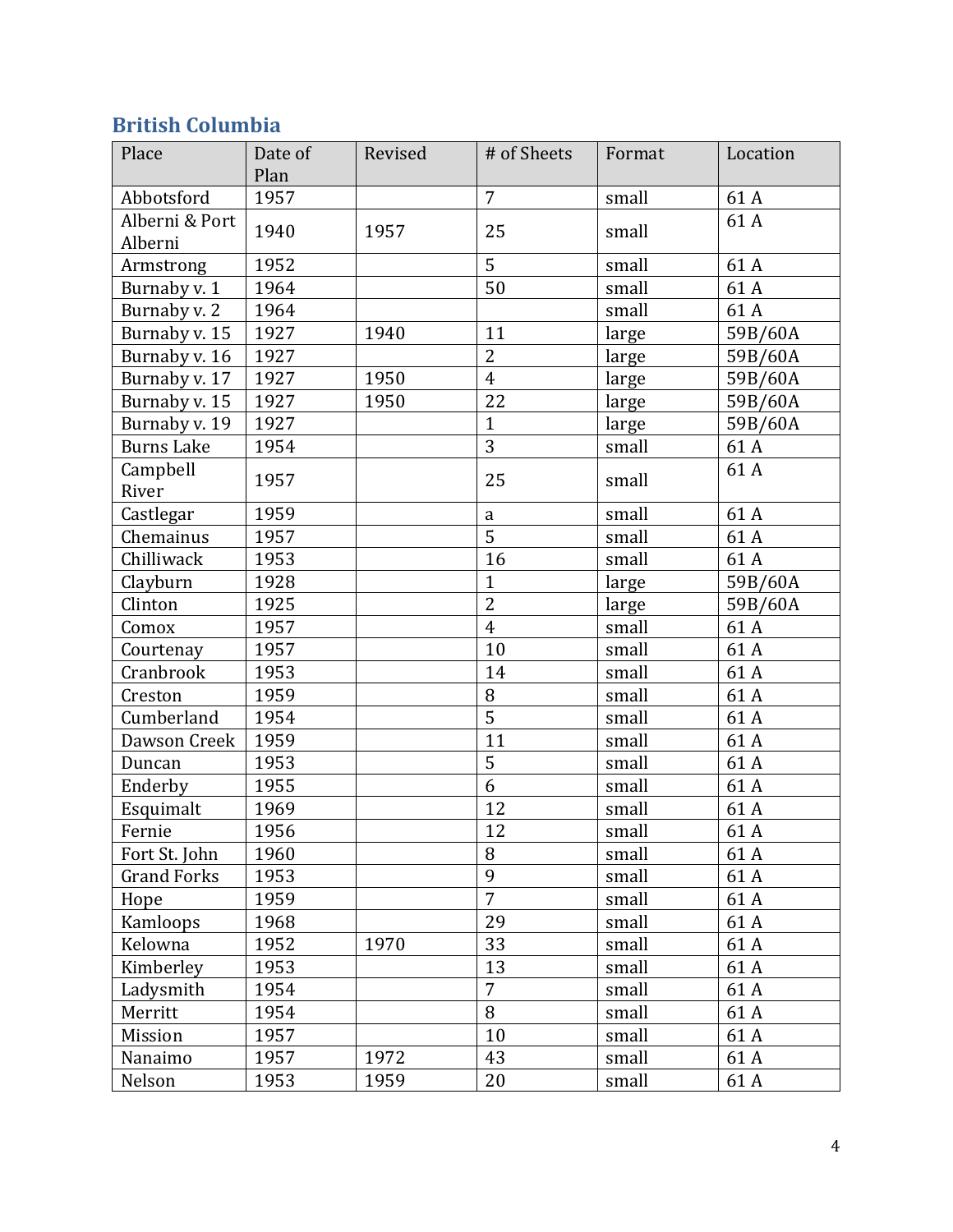| New<br>Westminster | 1957 |      | 70             | small | 61A     |
|--------------------|------|------|----------------|-------|---------|
| North              |      |      |                |       | 59B/60A |
| Vancouver v.       | 1930 | 1950 | 42             | large |         |
| 20                 |      |      |                |       |         |
| North              |      |      |                |       | 59B/60A |
| Vancouver v.       | 1930 |      | 8              | large |         |
| 21                 |      |      |                |       |         |
| North              |      |      |                |       | 59B/60A |
| Vancouver v.       | 1930 |      | 5              | large |         |
| 22                 |      |      |                |       |         |
| North              |      |      |                |       | 59B/60A |
| Vancouver v.       | 1930 | 1950 | 22             | large |         |
| 24                 |      |      |                |       |         |
| North              | 1965 |      | 76             | small | 61A     |
| Vancouver          |      |      |                |       |         |
| Oak Bay v. 3       | 1925 |      | 47             | large | 59B/60A |
| Oak Bay            | 1968 |      | 11             | small | 61A     |
| Oliver (3 c., 2    | 1952 |      | 6              | small | 61A     |
| pp. missing)       |      |      |                |       |         |
| Osoyoos            | 1952 |      | $\overline{4}$ | small | 61A     |
| Penticton          | 1952 |      | 27             | small | 61A     |
| Powell River       | 1961 |      | 16             | small | 61A     |
| Prince George      | 1966 |      | 41             | small | 61A     |
| Prince Rupert      | 1954 | 1959 | 27             | small | 61A     |
| Princeton          | 1954 |      | 5              | small | 61A     |
| Quesnel            | 1959 |      | $\overline{7}$ | small | 61A     |
| Revelstoke         | 1955 |      | 15             | small | 61A     |
| Richmond           | 1960 |      | 38             | small | 61A     |
| Rossland           | 1953 |      | 15             | small | 61A     |
| Saanich &          | 1931 |      | 62             | large | 59B/60A |
| Esquimalt v. 4     |      |      |                |       |         |
| Saanich v. 5       | 1925 |      | 5              | large | 59B/60A |
| Saanich & Oak      | 1925 |      | $\overline{4}$ | large | 59B/60A |
| Bay v. 6           |      |      |                |       |         |
| Saanich            | 1968 |      | 54             | small | 61A     |
| Salmon Arm         | 1970 |      | 8              | small | 61A     |
| Smithers           | 1954 |      | 8              | small | 61A     |
| Squamish           | 1957 |      | 5              | small | 61A     |
| Terrace            | 1959 |      | 5              | small | 61A     |
| Trail              | 1953 | 1959 | 26             | small | 61A     |
| Vancouver v.<br>A  | 1960 |      | 27             | small | 61A     |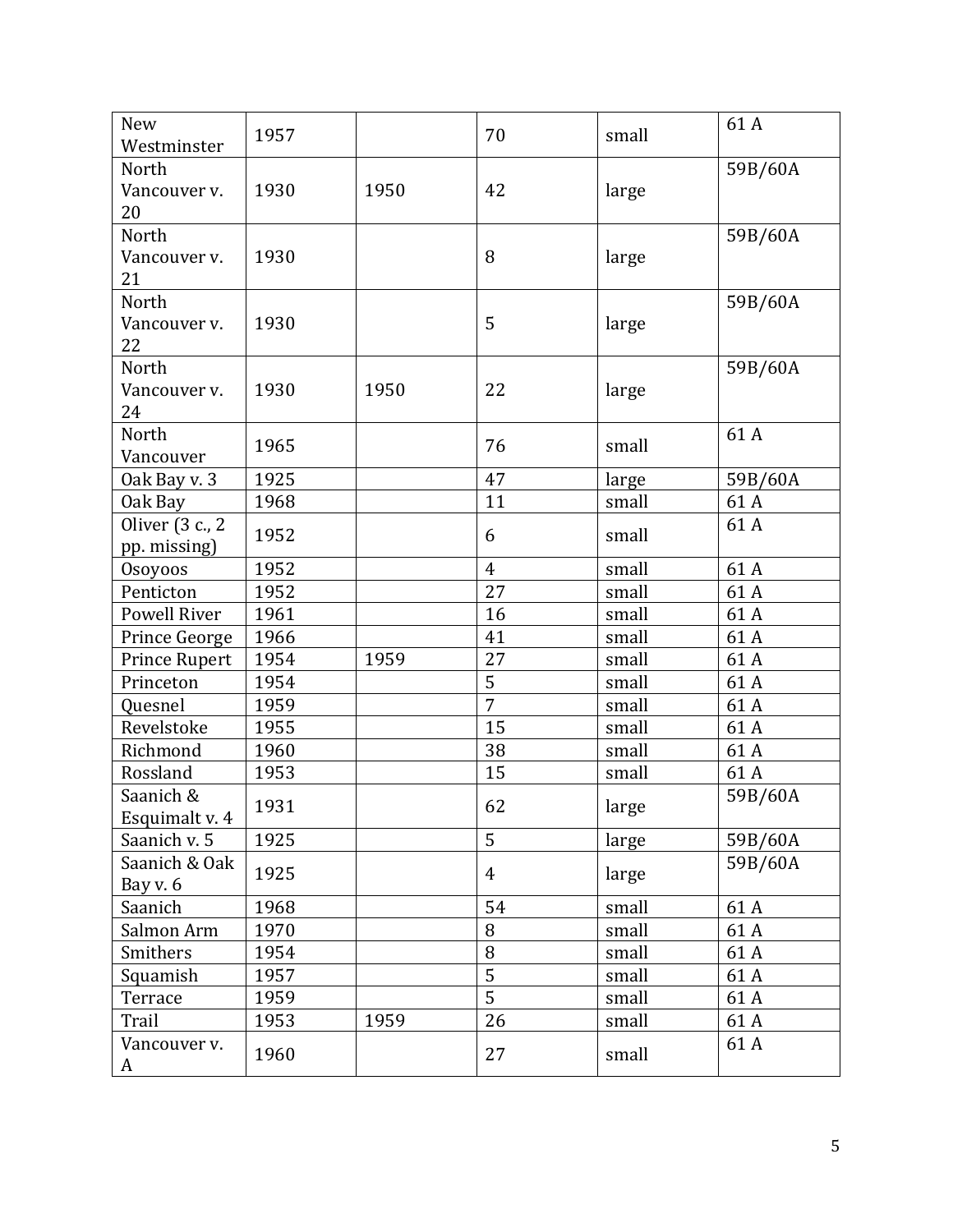| Vancouver v.<br>$\mathbf{1}$   | 1954 |      | 81 | small | 61A     |
|--------------------------------|------|------|----|-------|---------|
| Vancouver v.<br>2              | 1955 |      | 88 | small | 61A     |
| Vancouver v.<br>3              | 1956 |      | 90 | small | 61A     |
| Vancouver v.<br>4              | 1958 |      | 24 | small | 61A     |
| Vancouver v.<br>5              | 1959 |      | 22 | small | 61A     |
| Vancouver v.<br>6              | 1960 |      | 17 | small | 61A     |
| Vancouver v.<br>$\overline{7}$ | 1962 |      | 26 | small | 61A     |
| Vancouver v.<br>8              | 1953 |      | 27 | small | 61A     |
| Vancouver v.<br>10             | 1962 |      | 14 | small | 61A     |
| Vancouver v.<br>11             | 1962 |      | 24 | small | 61A     |
| Vancouver v.<br>12             | 1962 |      | 14 | small | 61A     |
| Vancouver v.<br>13             | 1962 |      | 13 | small | 61A     |
| Vancouver v.<br>14             | 1962 |      | 10 | small | 61A     |
| Vanderhoof                     | 1954 |      | 5  | small | 61A     |
| Vernon                         | 1955 | 1970 | 15 | small | 61A     |
| Victoria v. 1                  | 1957 | 1967 | 77 | small | 61A     |
| Victoria v. 2                  | 1959 |      | 31 | small | 61A     |
| West Vance. v.<br>24           | 1930 | 1950 | 22 | large | 59B/60A |
| West<br>Vancouver              | 1966 |      | 25 | small | 61A     |
| White Rock                     | 1959 |      | 15 | small | 61A     |
| Williams Lake                  | 1959 |      | 3  | small | 61 A    |
| White Horse,                   |      |      |    |       | 61A     |
| Yukon<br>Territory             | 1959 |      | 8  | small |         |

#### <span id="page-5-0"></span>**Manitoba**

| Place          | Date of<br>Plan | Revised | # of Sheets | Format | Location |
|----------------|-----------------|---------|-------------|--------|----------|
| <b>Brandon</b> | 1957            | 1963    | 50          | small  | Box 5    |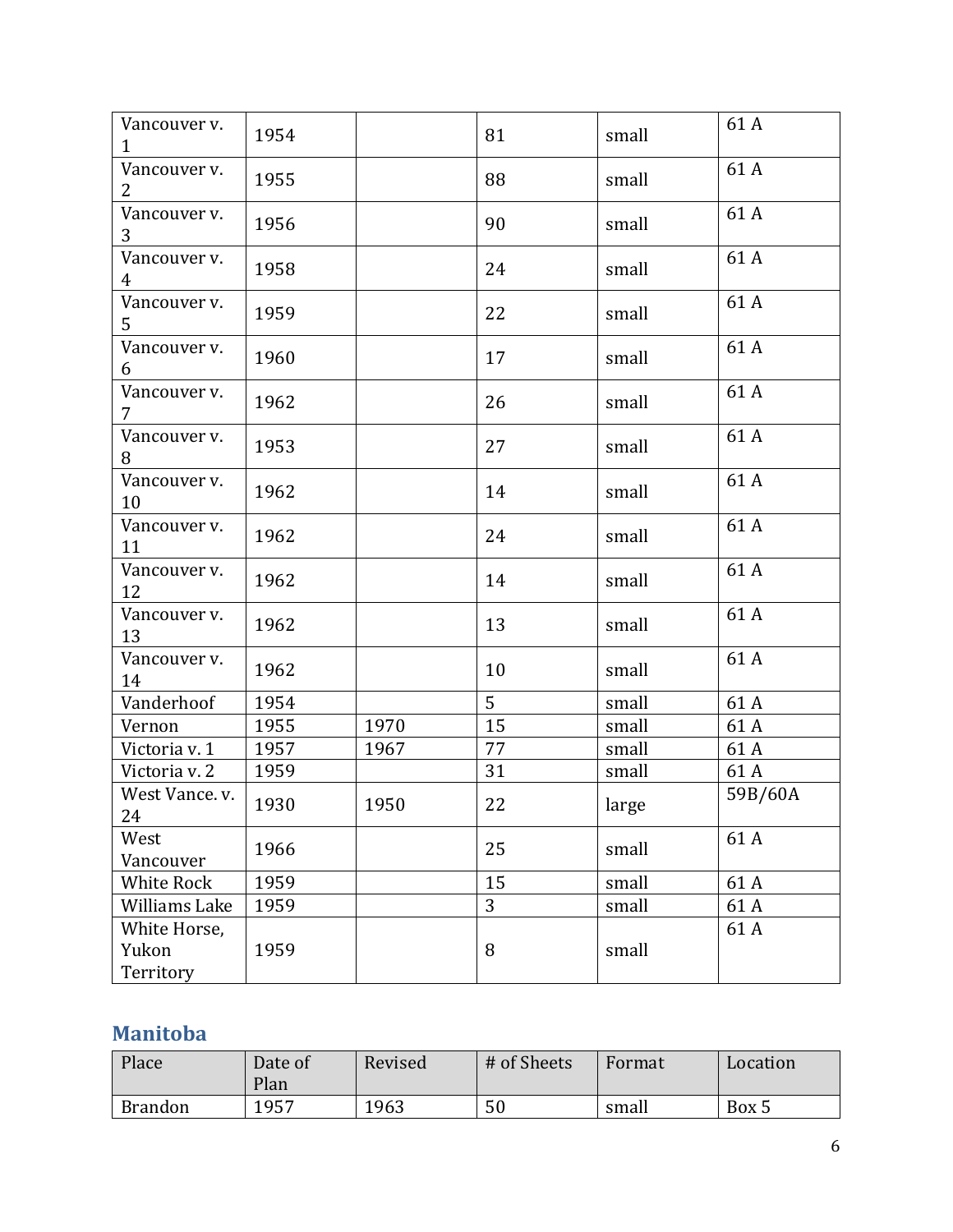| <b>Brooklands</b>     | 1964    |      | 12             | small | Box 5 |
|-----------------------|---------|------|----------------|-------|-------|
| Carberry              | 1964    |      | $\overline{7}$ | small | Box 5 |
| Dauphin               | 1959    |      | 12             | small | Box 5 |
| East Kildonan         | 1961    |      | 36             | small | Box 5 |
| Flin Flon             | 1959    |      | 8              | small | Box 5 |
| Fort Garry            | 1960    |      | 47             | small | Box 5 |
| Morden                | 1964    |      | 14             | small | Box 5 |
| Neepawa               | 1964    |      | 13             | small | Box 5 |
| Portage la<br>Prairie | 1959    |      | 63             | small | Box 5 |
| St. Boniface          | 1959    |      | 63             | small | Box 5 |
| St. James             | 1958-61 | 1967 | 60             | small | Box 5 |
| St. Vital             | 1961    |      | 34             | small | Box 5 |
| Souris                | 1962    |      | 10             | small | Box 5 |
| The Pas               | 1962    |      | 12             | small | Box 5 |
| Thompson              | 1961    |      | 11             | small | Box 5 |
| Virden                | 1962    |      | 10             | small | Box 5 |
| West<br>Kildonan      | 1961    |      | 22             | small | Box 5 |
| Winnipeg v. 1         | 1955    |      | 22             | small | Box 5 |
|                       | 1956-63 | 1963 | 99             | small | Box 5 |
| Winnipeg v. 2         | 1957    | 1965 | 69             | small | Box 6 |
| Winnipeg v. 3         |         |      |                |       |       |
| Winnipeg v. 4         | 1957    |      | 58             | small | Box 6 |
| Winnipeg v. 5         | 1958    |      | 20             | small | Box 6 |
| Winnipeg v. 6         | 1958    |      | 36             | small | Box 6 |
| Winnipeg v. 7         | 1958    |      | 25             | small | Box 6 |

### <span id="page-6-0"></span>**Nova Scotia**

| Place              | Date of<br>Plan | Revised | # of Sheets    | Format | Location |
|--------------------|-----------------|---------|----------------|--------|----------|
| Amherst            | 1959            |         | 30             | small  | Box 8    |
| Annapolis<br>Royal | 1951            |         | 8              | small  | Box 8    |
| Antigonish         | 1955            |         | 20             | small  | Box 8    |
| Baddeck, C.B.      | 1959            |         | 9              | small  | Box 8    |
| <b>Bear River</b>  | 1940            |         | $\overline{2}$ | large  | 63A/63B  |
| Bedford            | 1952            |         | 7              | small  | Box 8    |
| Berwick            | 1922            | 1928    | 3              | large  | 63A/63B  |
| Bridgetown         | 1962            |         | 10             | small  | Box 8    |
| <b>Bridgewater</b> | 1955            |         | 23             | small  | Box 8    |
| Canning            | 1922            | 1940    | 2              | large  | 63A/63B  |
| Canso              | 1922            |         | 2              | large  | 63A/63B  |
| Chester            | 1924            | 1941    | 6              | large  | 63A/63B  |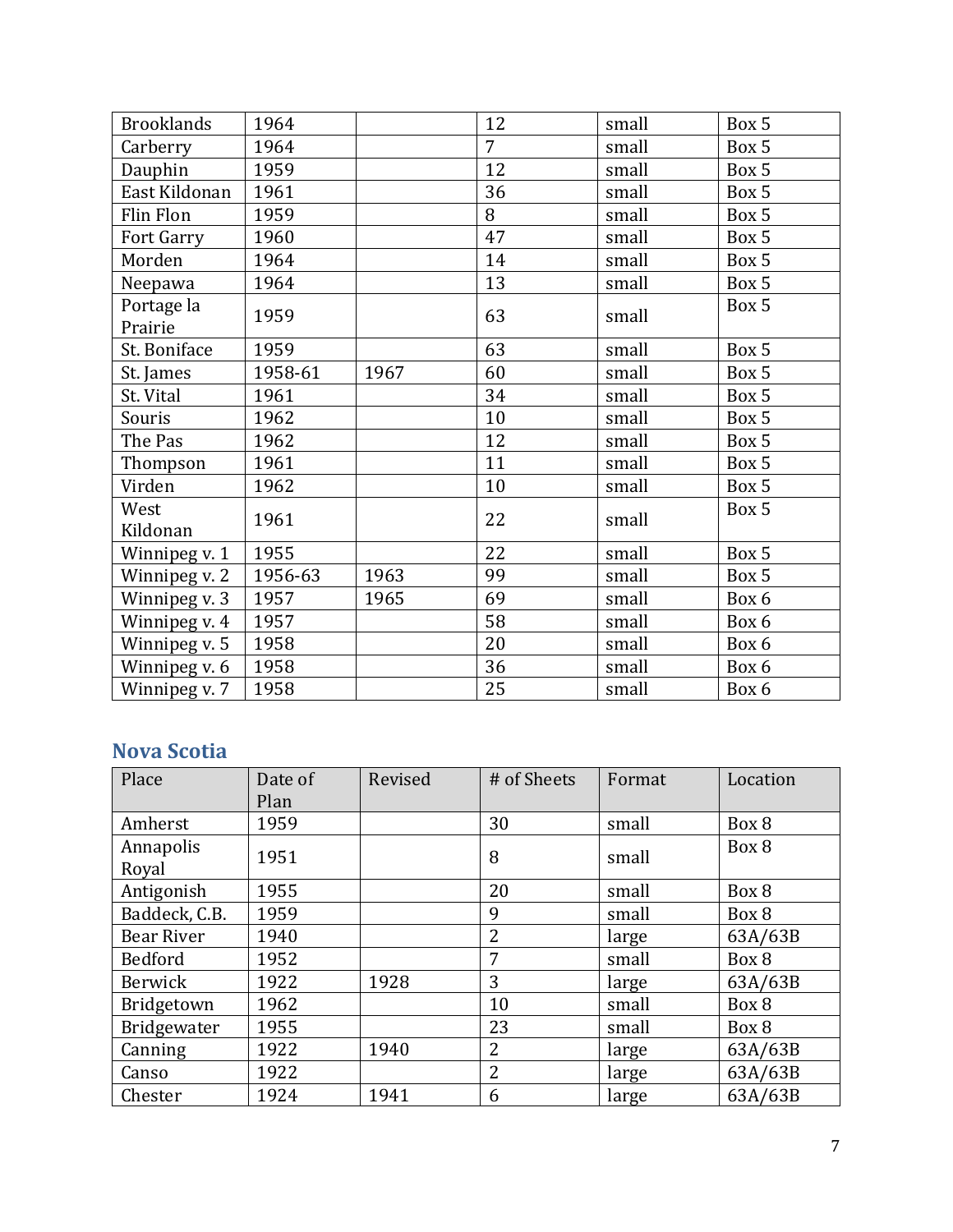| Dartmouth             | 1961 | 1973 | 110                  | small | Box 8              |
|-----------------------|------|------|----------------------|-------|--------------------|
| Digby                 | 1951 |      | 9                    | small | Box 8              |
| Ferrona               | 1894 |      | $\mathbf{1}$         | large | 63A/63B            |
| Glace Bay, C.B.       | 1958 |      | 64                   | small | Box 8              |
| Greenwood             | 1951 |      | $\overline{4}$       | small | Box 8              |
| Halifax v. 1          | 1952 | 1965 | 125                  | small | Box 8              |
| Halifax v. 2          | 1967 |      | 26                   | small | Box 8              |
| Hansport              |      | 1964 | 6                    | small | Box 8              |
| Inverness, C.B.       | 1959 |      | 8                    | small | Box 8              |
| Kentville &           | 1951 |      | 12                   | small | Box 8              |
| New Minas             |      |      |                      |       |                    |
| Kingston              | 1951 |      | 3                    | small | Box 8              |
| Lawrencetown          | 1951 |      | $\overline{2}$       | small | Box 8              |
| Liverpool             | 1955 |      | 16                   | small | Box 9              |
| Lockeport             | 1906 | 1940 | 3                    | large | 63A/63B            |
| Londonderry           | 1914 |      | $\overline{3}$       | large | 63A/63B            |
| Louisburg             | 1952 |      | $\overline{7}$       | small | Box 9              |
| Lunenburg             | 1959 |      | 14                   | small | Box 9              |
| Mabou                 | 1926 |      | $\mathbf{1}$         | large | 63A/63B            |
| Mahone Bay            | 1962 |      | 11                   | small | Box 9              |
| Meteghan              | 1906 |      | $\overline{2}$       | large | 63A/63B            |
| Middleton             | 1962 |      | 12                   | small | Box 9              |
| Milton                | 1922 | 1940 | $\mathbf{1}$         | large | 63A/63B            |
| Mulgrave              | 1926 |      | $\overline{3}$       | large | 63A/63B            |
| New Glasgow           | 1955 |      | 43                   | small | Box 9              |
| <b>New</b>            |      |      |                      |       | Box 9              |
| Waterford,            | 1952 |      | 19                   | small |                    |
| C.B.                  |      |      |                      |       |                    |
| North Sydney,         | 1957 |      | 15                   | small | Box 9              |
| C.B.                  |      |      | 12                   |       |                    |
| <b>Oxford</b>         | 1962 |      |                      | small | Box 9              |
| Parrsboro             | 1962 |      | 13<br>12             | small | Box 9              |
| Pictou                | 1952 | 1963 |                      | small | Box 9              |
| <b>Port Hastings</b>  | 1926 |      | $\mathbf{1}$         | large |                    |
| Port<br>Hawkesbury    | 1972 |      | 15                   | small | Box 9              |
| Port Maitland         | 1941 |      | $\overline{2}$       |       |                    |
| Port Williams         | 1934 | 1944 | $\mathbf{1}$         | large | 63A/63B            |
|                       | 1941 |      | 3                    | large | 63A/63B            |
| Pugwash<br>St. Peters | 1926 | 1941 | $\mathbf{1}$         | large | 63A/63B<br>63A/63B |
|                       |      |      |                      | large |                    |
| Shelburne             | 1962 |      | 15<br>$\overline{2}$ | small | Box 9              |
| Shubanacadie          | 1941 |      |                      | large | 63A/63B            |
| Springhill            | 1955 |      | 20                   | small | Box 9              |
| Stellarton            | 1962 |      | 14                   | small | Box 9              |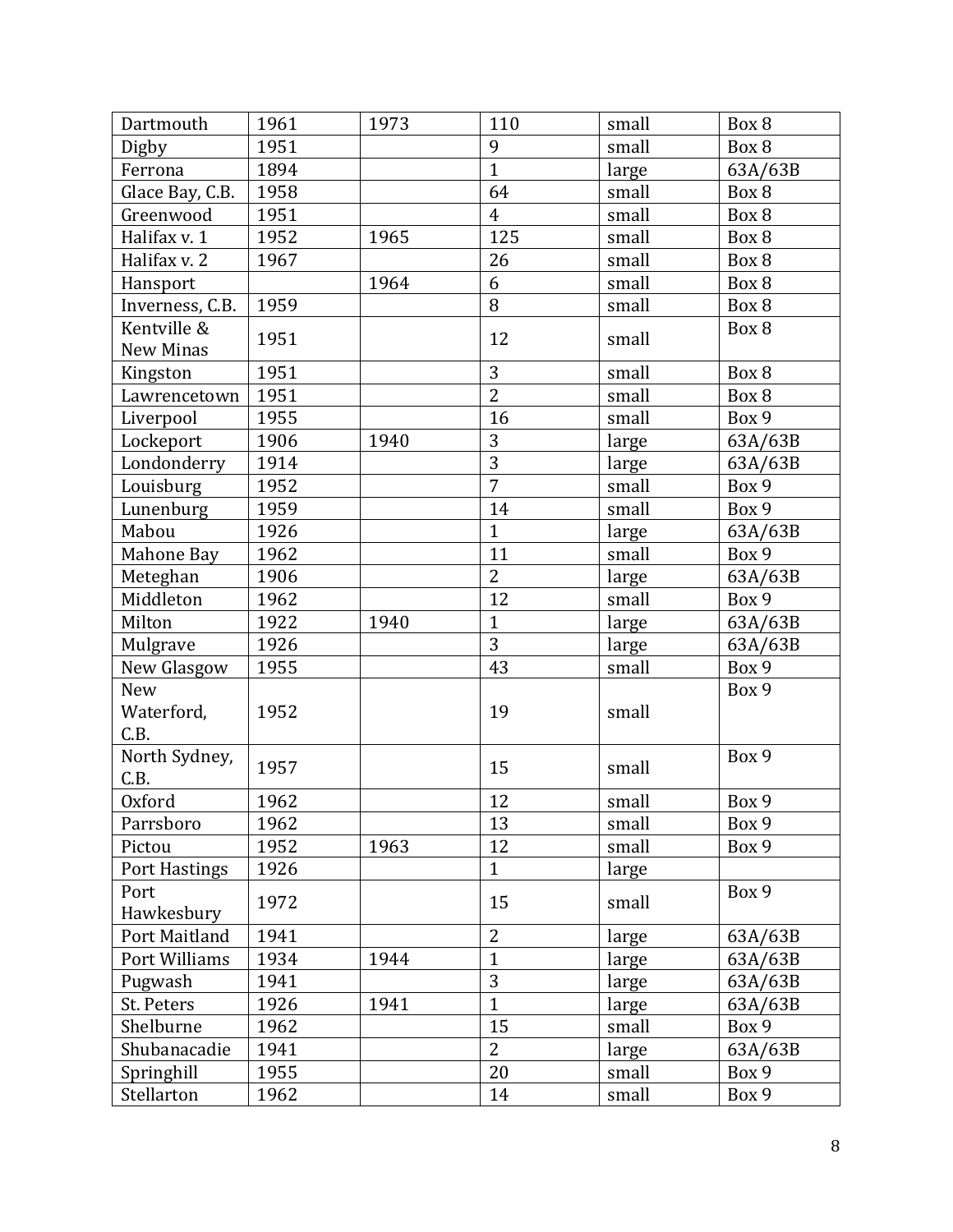| Sydney              | 1957 | 1969 | 58         | small | Box 9   |
|---------------------|------|------|------------|-------|---------|
| <b>Sydney Mines</b> | 1958 |      | 20         | small | Box 9   |
| Tatamagouche        | 1897 |      |            | large | 63A/63B |
| Trenton             | 1962 |      | 12         | small | Box 9   |
| Truro               | 1955 | 1966 | 40         | small | Box 9   |
| Westville           | 1962 |      | 9          | small | Box 9   |
| Weymouth            | 1927 | 1944 | 2          | large | 63A/63B |
| Windsor             | 1959 |      | 22         | small | Box 9   |
| Wolfeville          | 1962 |      | 17         | small | Box 9   |
| Yarmouth            | 1955 |      | 38 (13-14) | small | Box 9   |
|                     |      |      | msg.       |       |         |

#### <span id="page-8-0"></span>**Ontario**

| Place              | Date of Plan | Revised | # of Sheets      | Format | Location      |
|--------------------|--------------|---------|------------------|--------|---------------|
| Ajax               | 1960         |         | 23               | small  | <b>Box 10</b> |
| Alliston           | 1926         |         | $\overline{4}$   | large  | 63A/63B       |
| Alvinston          | 1927         |         | $\overline{3}$   | large  | 63A/63B       |
| Amherstburg        | 1917         | 1926    | Key only         | large  | 63A/63B       |
| Ansonville         | 1928         |         | 3                | large  | 63A/63B       |
| Arnprior           | 1950         |         | 12               | large  | 63A/63B       |
| Aylmer             | 1952         |         | $10$ (t.p. only) | small  | <b>Box 10</b> |
| Aurora             | 1960         |         | 13               | small  | <b>Box 10</b> |
| <b>Barrie</b>      | 1971         |         | 57               | small  | <b>Box 10</b> |
| Beamsville         | 1921         |         | $\overline{2}$   | large  | 63A/63B       |
| <b>Beaverton</b>   | 1910         |         | $\overline{4}$   | large  | 63A/63B       |
| Beeton             | 1926         |         | 3                | large  | 63A/63B       |
| <b>Belle River</b> | 1929         |         | $\overline{3}$   | large  | 63A/63B       |
| Belleville         | 1957         |         | 57               | small  | <b>Box 10</b> |
| Blenheim           | 1924         |         | 5                | large  | 63A/63B       |
| <b>Blind River</b> | 1956         |         | 16               | small  | <b>Box 10</b> |
| Blyth              | 1926         |         | $\overline{4}$   | large  | 63A/63B       |
| Bowmanville        | 1911         | 1924    | 10               | large  | 63A/63B       |
| Bracebridge        | 1957         |         | 15               | small  | <b>Box 10</b> |
| <b>Brampton</b>    | 1971         |         | 82               | small  | <b>Box 10</b> |
| <b>Brantford</b>   | 1965         |         | 83               | small  | <b>Box 10</b> |
| <b>Brighton</b>    | 1911         | 1926    | Key only         | large  | 63A/63B       |
| <b>Brockville</b>  | 1931         | 1946    | 19               | large  | 63A/63B       |
| <b>Bruce Mines</b> | 1922         |         | $\overline{2}$   | large  | 63A/63B       |
| <b>Burks Falls</b> | 1921         |         | $\overline{3}$   | large  | 63A/63B       |
| <b>Burlington</b>  | 1971         |         | 110              | small  | <b>Box 10</b> |
| Caledonia          | 1925         |         | 7                | large  | 63A/63B       |
| Campbellford       | 1926         |         | $\mathsf{a}$     | large  | 63A/63B       |
| Cannington         | 1910         |         | $\overline{5}$   | large  | 63A/63B       |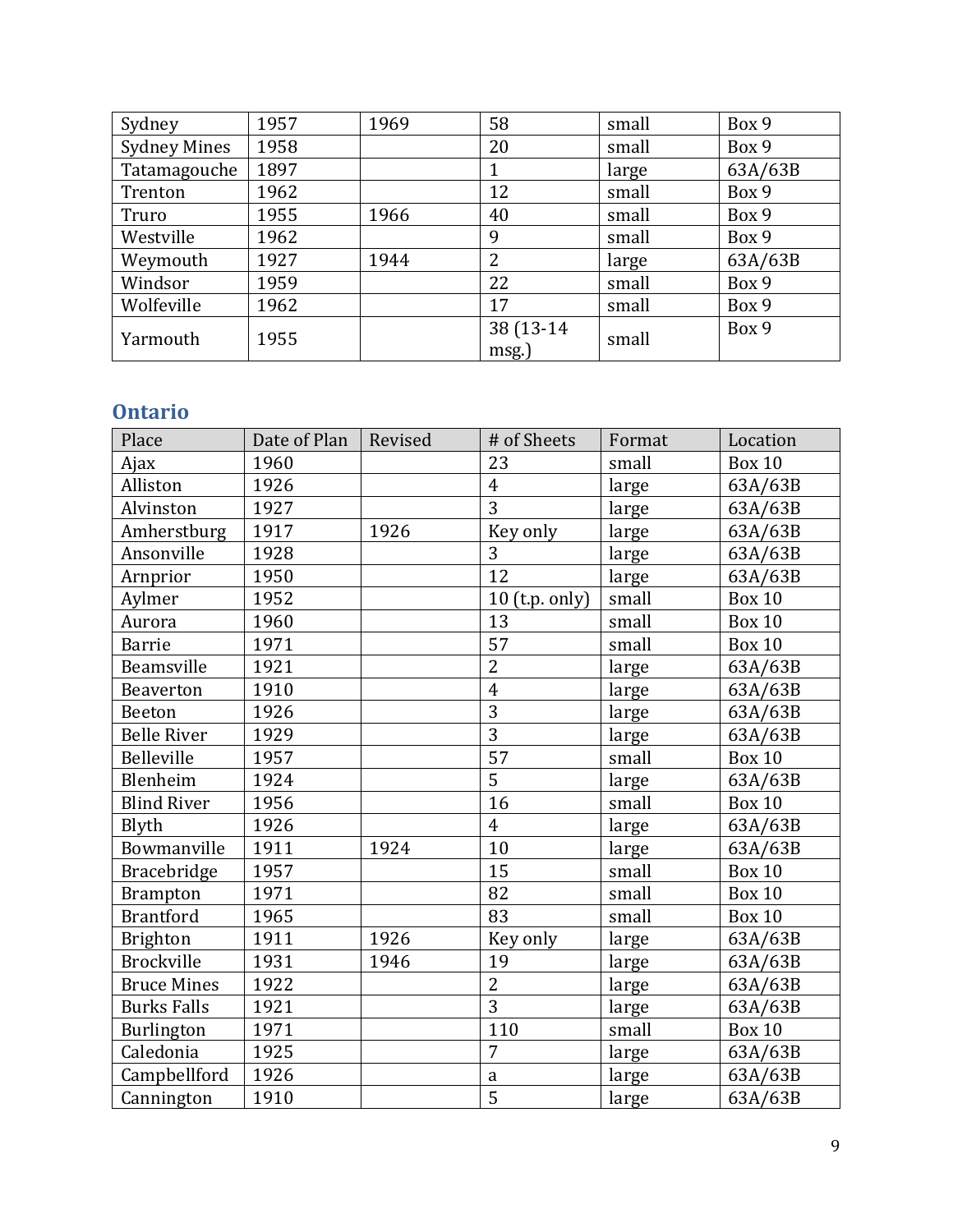| Capreol               | 1950 |      | $\overline{4}$ | large | 63A/63B       |
|-----------------------|------|------|----------------|-------|---------------|
| <b>Carleton Place</b> | 1926 | 1950 | 10 (incomp.)   | large | 63A/63B       |
| Chapleau              | 1950 |      | 5              | large | 63A/63B       |
| Chatham               | 1954 |      | 65             | small | <b>Box 10</b> |
| Chesley               | 1924 |      | 3              | large | 63A/63B       |
| Chesterville          | 1928 |      | $\overline{5}$ | large | 63A/63B       |
| Clarksburg            | 1926 |      | $\mathbf{1}$   | large | 63A/63B       |
| Clinton               | 1925 |      | 6              | large | 63A/63B       |
| Coboconk              | 1910 |      | $\overline{2}$ | large | 63A/63B       |
| Cochrane              | 1950 |      | $\overline{7}$ | large | 63A/63B       |
| Colborne              | 1934 |      | $\overline{4}$ | large | 63A/63B       |
| Coldwater             | 1926 |      | $\overline{2}$ | large | 63A/63B       |
| Collingwood           | 1955 |      | 24             | small | <b>Box 10</b> |
| Cornwall              | 1963 |      | 85             | small | <b>Box 10</b> |
| Creemore              | 1929 |      | $\overline{2}$ | large | 63A/63B       |
| Deep River            | 1958 |      | 12             | small | <b>Box 11</b> |
| Delhi                 | 1949 |      | $\overline{7}$ | large | 63A/63B       |
| Deseronto             | 1922 |      | $\overline{4}$ | large | 63A/63B       |
| Dryden                | 1961 |      | 17             | small | <b>Box 11</b> |
| <b>Dundas</b>         | 1951 |      | 13             | large | 63A/63B       |
| Dunnville             | 1955 |      | 15             | small | <b>Box 11</b> |
| Dutton                | 1946 |      | $\overline{4}$ | large | 63A/63B       |
| <b>Elliot Lake</b>    | 1958 |      | 17             | small | <b>Box 11</b> |
| Elmira                | 1923 |      | 3              | large | 63A/63B       |
| Englehart             | 1952 |      | $\overline{4}$ | small | <b>Box 11</b> |
| Exeter                | 1926 |      | 6              | large | 63A/63B       |
| Fonthill              | 1925 |      | 3              | large | 63A/63B       |
| Forest                | 1925 |      | $\overline{3}$ | large | 63A/63B       |
| <b>Fort Erie</b>      | 1961 |      | 23             | small | <b>Box 11</b> |
| <b>Fort Frances</b>   | 1961 |      | 31             | small | <b>Box 11</b> |
| Galt                  | 1929 |      | 26             | large | 63A/63B       |
| Gananoque             | 1947 |      | 12             | large | 63A/63B       |
| Georgetown            | 1960 |      | 21             | small | <b>Box 11</b> |
| Glencoe               | 1930 |      | $\overline{4}$ | large | 63A/63B       |
| Goderich              | 1959 |      | 24             | small | <b>Box 11</b> |
| Gore Bay              | 1922 |      | 3              | large | 63A/63B       |
| Gravenhurst           | 1925 |      | 8              | large | 63A/63B       |
| Grimsby               | 1928 |      | $\overline{5}$ | large | 63A/63B       |
| Guelph                | 1960 |      | 93             | small | <b>Box 11</b> |
| Hagersville           | 1960 |      | 10             | small | <b>Box 11</b> |
| Haileybury            | 1952 |      | $\overline{7}$ | small | <b>Box 11</b> |
| Hamilton v. 1         | 1964 |      | 97             | small | <b>Box 11</b> |
| Hamilton v. 2         | 1962 |      | 79             | small | <b>Box 11</b> |
| Hamilton v. 3         | 1960 |      | $28\,$         | small | Box 12        |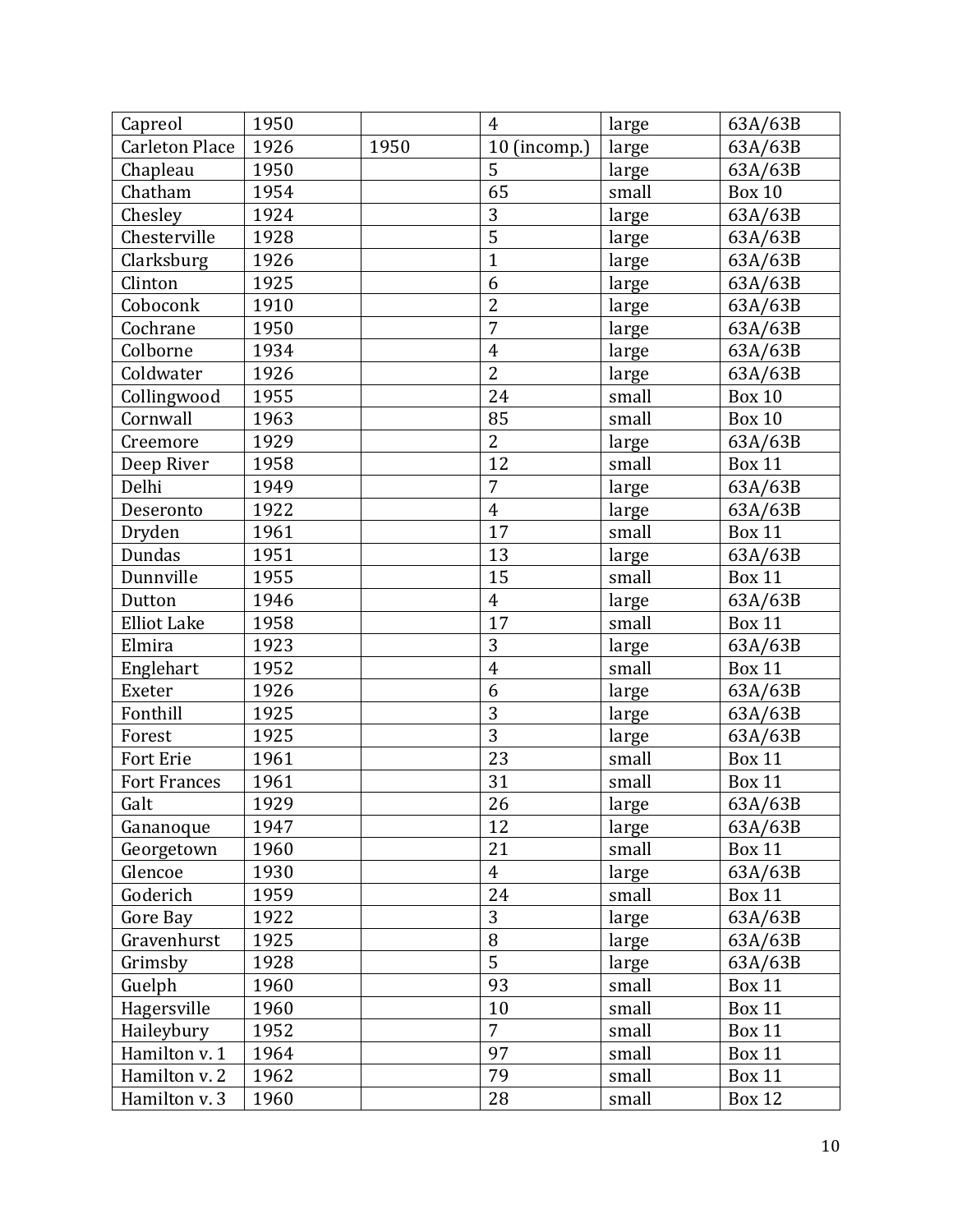| Hamilton v. 4        | 1960 |      | 47             | small | <b>Box 12</b> |
|----------------------|------|------|----------------|-------|---------------|
| Hamilton v. 5        | 1960 |      | 46             | small | <b>Box 12</b> |
| Hanover              | 1925 |      | 6              | large | 63A/63B       |
| Harriston            | 1920 |      | $\overline{2}$ | large | 63A/63B       |
| Hawkesbury           | 1960 |      | 26             | small | <b>Box 12</b> |
| Hearst               | 1957 |      | 14             | small | <b>Box 12</b> |
| Hespeler             | 1947 |      | 10             | large | 63A/63B       |
| Huntsville           | 1954 |      | 16             | small | <b>Box 12</b> |
| Ingersoll            | 1913 | 1928 | 21             | large | 63A/63B       |
| <b>Iroquis Falls</b> | 1952 |      | 6              | small | <b>Box 12</b> |
| Kapuskasing          | 1953 |      | 12             | small | <b>Box 12</b> |
| Keewatin             | 1961 |      | 8              | small | <b>Box 12</b> |
| Kingston             | 1963 |      | 101            | small | <b>Box 12</b> |
| Kingsville           | 1950 |      | 9              | large | 63A/63B       |
| <b>Kirkland Lake</b> | 1952 |      | 28             | small | <b>Box 12</b> |
| Kitchener            | 1908 | 1946 | 40 (incomp.)   | large | 63A/63B       |
| Larder Lake          | 1945 |      | 5              | large | 63A/63B       |
| Leamington           | 1924 | 1935 | 13             | large | 63A/63B       |
| Lindsay              | 1949 |      | 26             | large | 63A/63B       |
| London v. 1          | 1958 |      | 132            | small | <b>Box 13</b> |
| London v. 2          | 1959 |      | 100            | small | <b>Box 13</b> |
| Manitowaning         | 1925 |      | $\mathbf{1}$   | large | 63A/63B       |
| Markham              | 1910 | 1927 | 6              | large | 63A/63B       |
| Massey               | 1922 |      | $\overline{2}$ | large | 63A/63B       |
| Matachewan           | 1945 |      | $\overline{4}$ | large | 63A/63B       |
| Mattawa              | 1952 |      | 6              | small | <b>Box 13</b> |
| Maxville             | 1925 |      | $\overline{2}$ | large | 63A/63B       |
| Meaford              | 1925 |      | 9              | large | 63A/63B       |
| Midland              | 1921 | 1946 | 16             | large | 63A/63B       |
| Mildmay              | 1925 |      | $\overline{3}$ | large | 63A/63B       |
| Milton               | 1927 |      | $\overline{6}$ | large | 63A/63B       |
| Milverton            | 1953 |      | 6              | small | <b>Box 13</b> |
| Mitchell             | 1925 |      | $\overline{5}$ | large | 63A/63B       |
| <b>Mount Forest</b>  | 1926 |      | $\overline{5}$ | large | 63A/63B       |
| Napanee              | 1931 |      | 13             | large | 63A/63B       |
| New Liskeard         | 1952 |      | 11             | small | <b>Box 13</b> |
| Newmarket            | 1959 |      | 21             | small | <b>Box 13</b> |
| Niagara Falls        | 1965 |      | 60             |       | <b>Box 13</b> |
| v. 1                 |      |      |                | small |               |
| Niagara Falls        | 1965 |      | 47             | small | <b>Box 13</b> |
| v. 2                 |      |      |                |       |               |
| North                | 1905 |      | $\overline{2}$ | large | 63A/63B       |
| Augusta              |      |      |                |       |               |
| North Bay            | 1959 |      | 58             | small | <b>Box 13</b> |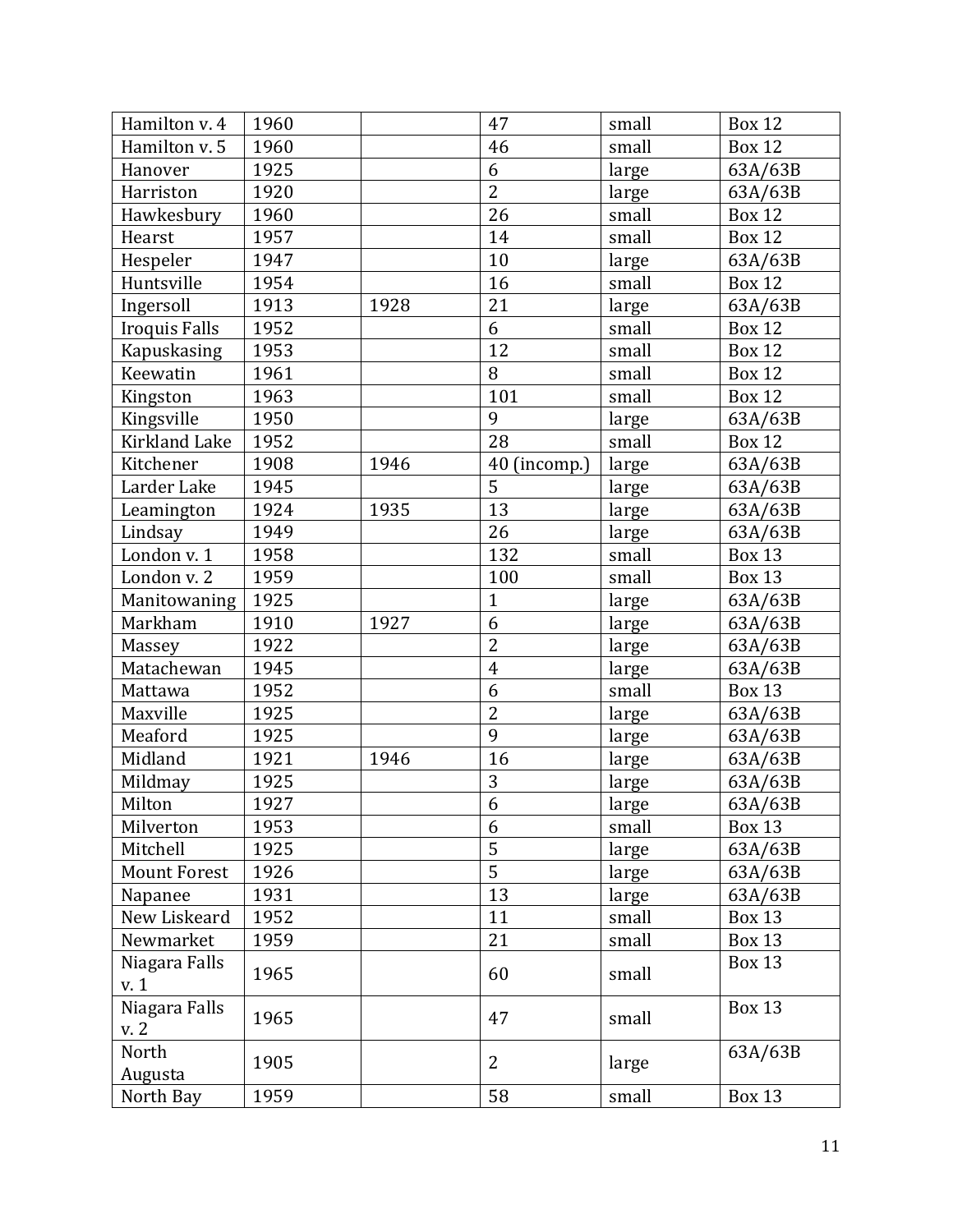| Norwich                   | 1928 |      | 5                       | large | 63A/63B       |
|---------------------------|------|------|-------------------------|-------|---------------|
| <b>Oakville</b>           | 1967 |      | 71                      | small | <b>Box 13</b> |
| <b>Orillia</b>            | 1928 | 1941 | 19                      | large | 63A/63B       |
| Oshawa                    | 1966 |      | 89                      | small | <b>Box 13</b> |
| Ottawa v. 1               | 1956 |      | 94                      | small | <b>Box 13</b> |
| Ottawa v. 2 (2)<br>parts) | 1956 |      | 133                     | small | <b>Box 14</b> |
| Ottawa v. 3               | 1957 |      | 71                      | small | <b>Box 14</b> |
| Ottawa v. 4               | 1957 |      | 44                      | small | <b>Box 14</b> |
| Ottawa v. 5               | 1957 |      | 15                      | small | <b>Box 14</b> |
| Ottawa v. 6               | 1957 |      | 44                      | small | <b>Box 14</b> |
| Owen Sound                | 1923 | 1946 | 24                      | large | 63A/63B       |
| Parry Sound               | 1949 |      | 20                      | large | 63A/63B       |
| Pembroke                  | 1950 |      | 20                      | large | 63A/63B       |
| Peterborough              | 1968 |      | 96                      | small | <b>Box 14</b> |
| Petrolia                  | 1925 |      | 10                      | large | 63A/63B       |
| Picton                    | 1924 |      | 13                      | large | 63A/63B       |
| Port Colborne             | 1953 |      | 40                      | small | <b>Box 14</b> |
| Port Dover                | 1924 | 1936 | Key only                | large | 63A/63B       |
| Port Elgin                | 1928 |      | 5                       | large | 63A/63B       |
| Port Hope                 | 1955 |      | $\overline{31}$         | small | <b>Box 14</b> |
| Port Perry                | 1923 |      | $\overline{4}$          | large | 63A/63B       |
| Port Robinson             | 1909 |      | $\overline{2}$          | large | 63A/63B       |
| Port Stanley              | 1925 |      | $\overline{3}$          | large | 63A/63B       |
| Powassan                  | 1909 |      | $\overline{3}$          | large | 63A/63B       |
| Prescott                  | 1963 |      | 16                      | small | <b>Box 14</b> |
| Preston                   | 1910 | 1924 | 16                      | large | 63A/63B       |
| <b>Rainy River</b>        | 1950 |      | $\overline{4}$          | large | 63A/63B       |
| Renfrew                   | 1950 |      | 16 (incomp.)            | large | 63A/63B       |
| Richmond Hill             | 1960 |      | 26                      | small | <b>Box 14</b> |
| Rockland                  | 1933 |      | Key only                | large | 63A/63B       |
| Rockwood                  | 1904 |      | $\overline{2}$          | large | 63A/63B       |
| St. Catherines<br>v.1     | 1963 |      | 58                      | small | <b>Box 15</b> |
| St. Catherines<br>v.2     | 1963 |      | 50                      | small | <b>Box 15</b> |
| St. Marys                 | 1922 |      | $\overline{7}$          | large | 63A/63B       |
| St. Thomas                | 1922 | 1929 | <b>16 (key</b><br>msg.) | large | 63A/63B       |
| Sarnia                    | 1958 |      | 101                     | small | <b>Box 15</b> |
| Sault Ste.<br>Marie       | 1953 |      | 66                      | small | <b>Box 14</b> |
| Schreiber                 | 1950 |      | $\overline{4}$          | large | 63A/63B       |
| Schumacher                | 1952 |      | 6                       | small | <b>Box 15</b> |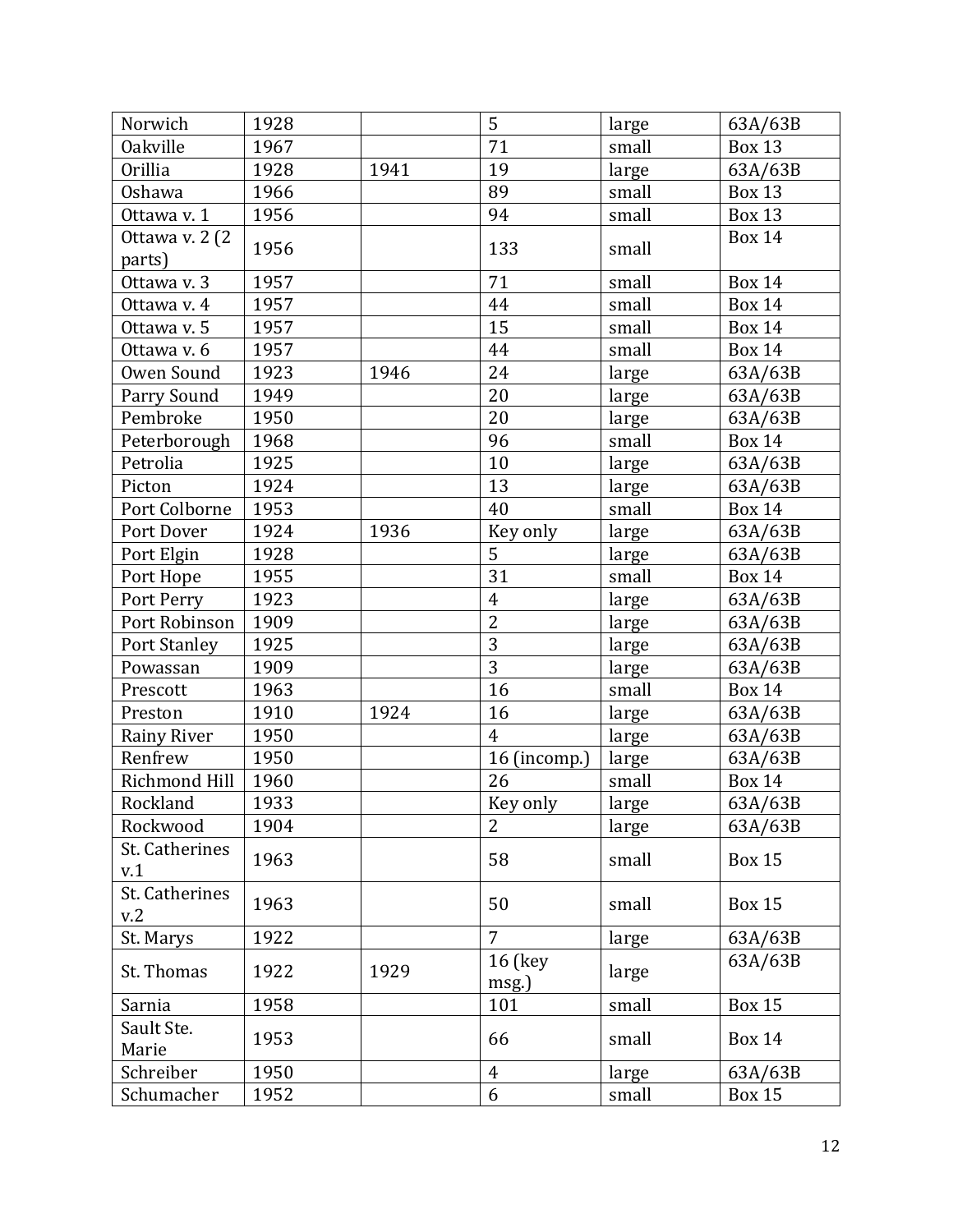| Seaforth                  | 1923 | 6              | large | 63A/63B       |
|---------------------------|------|----------------|-------|---------------|
| Simcoe                    | 1949 | 18             | large | 63A/63B       |
| Sioux Lookout             | 1950 | $\overline{7}$ | large | 63A/63B       |
| <b>Smiths Falls</b>       | 1959 | 30             | small | <b>Box 15</b> |
| South<br>Porcupine        | 1952 | 8              | small | <b>Box 15</b> |
| South River               | 1908 | $\overline{4}$ | large | 63A/63B       |
| Southampton               | 1928 | 5              | large | 63A/63B       |
| <b>Staples</b>            | 1906 | $\overline{1}$ | large | 63A/63B       |
| Stayner                   | 1924 | 3              | large | 63A/63B       |
| Stouffville               | 1910 | $\overline{4}$ | large | 63A/63B       |
| Stratford                 | 1949 | 31             | large | 63A/63B       |
| <b>Sturgeon Falls</b>     | 1949 | 9              | large | 63A/63B       |
| Sudbury &<br>District     | 1957 | 135            | small | <b>Box 15</b> |
| Sunderland                | 1910 | $\overline{2}$ | large | 63A/63B       |
| Sutton                    | 1939 | Key only       | large | 63A/63B       |
| Swastika                  | 1952 | $\overline{4}$ | small | <b>Box 15</b> |
| Tara                      | 1926 | $\overline{2}$ | large | 63A/63B       |
| Tavistock                 | 1926 | 3              | large | 63A/63B       |
| Thamesville               | 1925 | $\overline{3}$ | large | 63A/63B       |
| Thessalon                 | 1922 | $\overline{7}$ | large | 63A/63B       |
| Thornburg                 | 1925 | $\overline{4}$ | large | 63A/63B       |
| Thunder Bay<br>v. 1       | 1961 | 89             | small | <b>Box 15</b> |
| Tilbury                   | 1921 | 3              | large | 63A/63B       |
| Tillsonburg               | 1954 | 30             | small | <b>Box 16</b> |
| Timmins                   | 1955 | 38             | small | <b>Box 16</b> |
| Toronto v. 1              | 1964 | 99             | small | <b>Box 16</b> |
| Toronto v. 4              | 1969 | 47             | small | <b>Box 16</b> |
| Toronto v. 5              | 1965 | 58             | small | <b>Box 16</b> |
| Toronto v. 6              | 1965 | 43             | small | <b>Box 16</b> |
| Toronto v. 7              | 1958 | 203            | small | <b>Box 16</b> |
| Toronto v. 9<br>(3 parts) | 1956 | 222            | small | <b>Box 17</b> |
| Toronto v. 10             | 1959 | 45             | small | <b>Box 17</b> |
| Toronto v. 11             | 1959 | 78             | small | <b>Box 17</b> |
| Toronto v. 12             | 1964 | 65             | small | <b>Box 17</b> |
| Toronto v. 13             | 1962 | 65             | small | <b>Box 17</b> |
| Toronto v. 14             | 1962 | 74             | small | <b>Box 17</b> |
| Toronto v. 15             | 1954 | 92             | small | <b>Box 17</b> |
| Toronto v. 16             | 1953 | 49             | small | <b>Box 17</b> |
| Toronto v. 17             | 1961 | 124            | small | <b>Box 18</b> |
| Toronto v. 18             | 1964 | 85             | small | <b>Box 18</b> |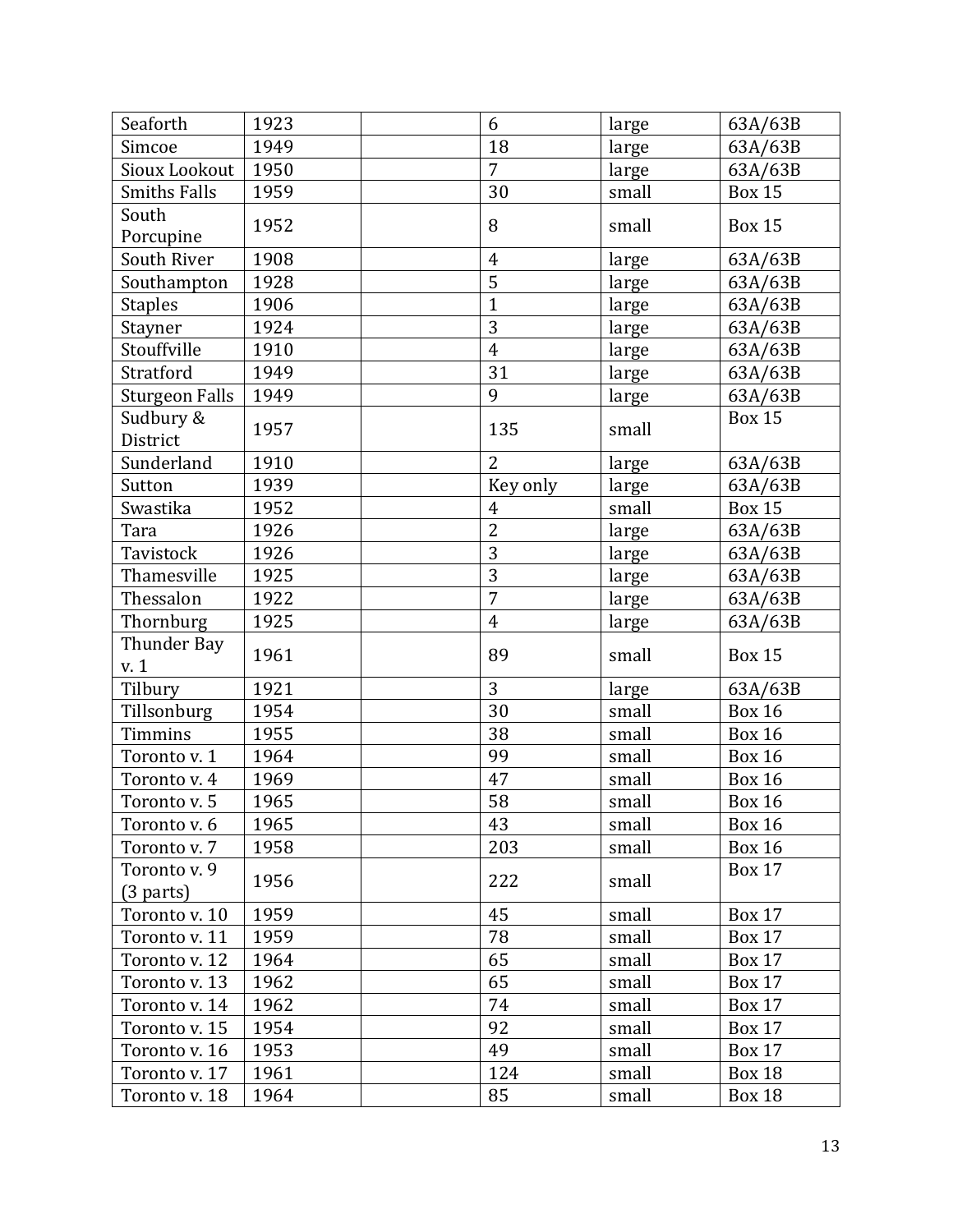| Toronto v. 19        | 1952 |      | 48             | small | <b>Box 18</b> |
|----------------------|------|------|----------------|-------|---------------|
| Toronto v. 20        | 1961 |      | 55             | small | <b>Box 18</b> |
| Toronto v. 21        | 1969 |      | 64             | small | <b>Box 18</b> |
| Toronto v. 22        | 1973 |      | 31             | small | <b>Box 18</b> |
| Tottenham            | 1928 |      | 3              | large | 63A/63B       |
| Trenton              | 1949 |      | 27             | large | 63A/63B       |
| Wallaceburg          | 1926 | 1936 | 15             | large | 63A/63B       |
| Waterford            | 1926 |      | $\overline{4}$ | large | 63A/63B       |
| Waterloo             | 1946 |      | 19             | large | 63A/63B       |
| Webbwood             | 1922 |      | $\overline{2}$ | large | 63A/63B       |
| Welland              | 1965 |      | 69             | small | <b>Box 18</b> |
| Wheatley             | 1931 |      | $\overline{4}$ | large | 63A/63B       |
| Windsor v. 1         | 1952 |      | 82             | small | <b>Box 18</b> |
| Windsor v. 2         | 1953 |      | 86             | small | <b>Box 18</b> |
| Windsor v. 3         | 1963 |      | 49             | small | <b>Box 18</b> |
| Windsor v. 4         | 1953 |      | 52             | small | <b>Box 19</b> |
| Windsor v. 5         | 1953 |      | 15             | small | <b>Box 19</b> |
| Wingham              | 1928 |      | 8              | large | 63A/63B       |
| Woodstock            | 1949 |      |                | large | 63A/63B       |
|                      |      |      | 29 (incomp.)   |       |               |
| Woodville            | 1910 |      | $\overline{2}$ | large | 63A/63B       |
| Indexes -<br>Ontario |      |      |                | small | <b>Box 19</b> |

## <span id="page-13-0"></span>**Quebec**

| Place              | Date of Plan | Revised | # of Sheets  | Format | Location      |
|--------------------|--------------|---------|--------------|--------|---------------|
| <b>Acton Vale</b>  | 1957         |         | 14           | small  | <b>Box 20</b> |
| Amos               | 1961         |         | 16           | small  | <b>Box 20</b> |
| An.jou             | 1961         |         | 16           | small  | <b>Box 20</b> |
| Arthabaska         | 1955         |         | 16           | small  | <b>Box 20</b> |
| Asbestos           | 1961         |         | 15           | small  | <b>Box 20</b> |
| Arvida             | 1970         |         | 21           | small  | <b>Box 20</b> |
| Bagotville         | 1964         |         | 11           | small  | <b>Box 20</b> |
| <b>Baie Comeau</b> | 1960         |         | 23           | small  | <b>Box 20</b> |
| Beaconsfield       | 1913         |         | $\mathbf{1}$ | large  | 63A/63B       |
| Beauceville        | 1952         |         | 9            | small  | <b>Box 20</b> |
| Beaupharnois       | 1952         |         | 11           | small  | <b>Box 20</b> |
| Beaupre            | 1964         |         | 10           | small  | <b>Box 20</b> |
| Beebe Plain        | 1954         |         | 9            | small  | <b>Box 20</b> |
| <b>Beliol</b>      | 1953         |         | 21           | small  | <b>Box 20</b> |
| Berthierville      | 1953         |         | 9            | small  | <b>Box 20</b> |
| <b>Black Lake</b>  | 1962         |         | 14           | small  | <b>Box 21</b> |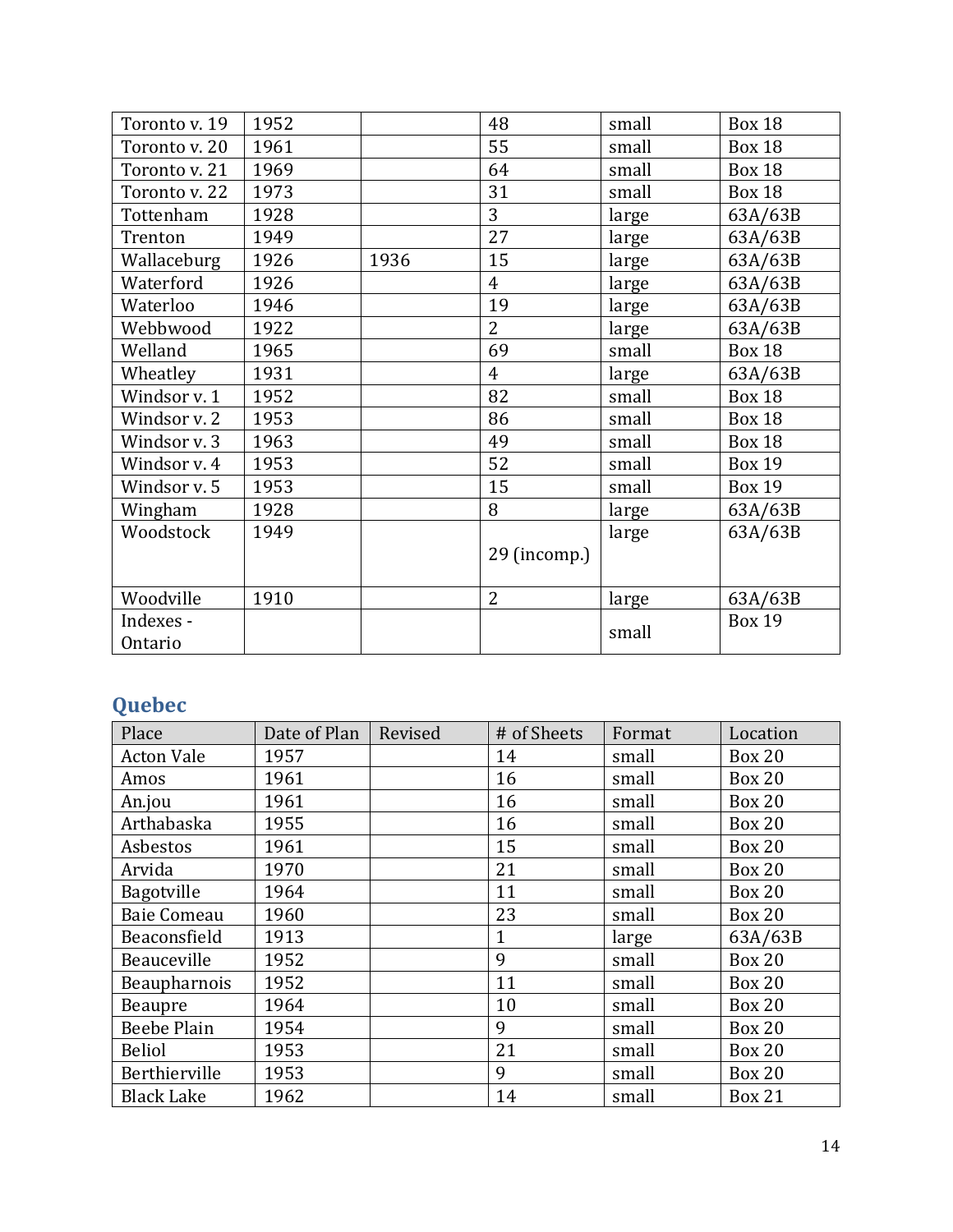| Boucherville                 | 1962 |      | 13                  | small | <b>Box 21</b> |
|------------------------------|------|------|---------------------|-------|---------------|
| Bourlamaque                  | 1952 |      | 8                   | small | <b>Box 21</b> |
| Buckingham                   | 1962 |      | 20                  | small | <b>Box 21</b> |
| Cacouna                      | 1896 |      | $\mathbf{1}$        | large | 63A/63B       |
| Cap de la<br>Madeleine       | 1959 |      | 65                  | small | <b>Box 21</b> |
| Chambly                      | 1963 |      | 28                  | small | <b>Box 21</b> |
| Chandler                     | 1960 |      | 14                  | small | <b>Box 21</b> |
| Charny                       | 1960 |      | 13                  | small | <b>Box 21</b> |
| Chateau Richer               | 1906 |      | $\overline{2}$      | large | 63A/63B       |
| Charlemagne                  | 1905 |      | $\mathbf{1}$        | large | 63A/63B       |
| Chomedy                      | 1962 |      | 46                  | small | <b>Box 21</b> |
| Coaticook                    | 1960 |      | 22                  | small | <b>Box 21</b> |
| Contrecoeur                  | 1896 |      | $\mathbf{1}$        | large | 63A/63B       |
| D'Israeli                    | 1955 |      | 11                  | small | <b>Box 21</b> |
| Dolbeau                      | 1953 |      | 12                  | small | <b>Box 21</b> |
| Dorval                       | 1961 |      | 48                  | small | <b>Box 21</b> |
| Drummondville<br>& Vicinity. | 1962 |      | 84                  | small | <b>Box 21</b> |
| Forestville                  | 1960 |      | 15                  | small | <b>Box 21</b> |
| Gatineau                     | 1954 |      | 22                  | small | <b>Box 21</b> |
| Granby                       | 1965 |      | 63                  | small | <b>Box 22</b> |
| <b>Grand'Mere</b>            | 1966 |      | 25                  | small | <b>Box 22</b> |
| Hull                         | 1968 |      | 74                  | small | <b>Box 22</b> |
| Huntingdon                   | 1926 |      | 6 (key, sh.4-<br>6) | large | 63A/63B       |
| Iberville                    | 1954 |      | 19                  | small | <b>Box 22</b> |
| Ile Verte                    | 1906 |      | $\mathbf{1}$        | large | 63A/63B       |
| oliette                      | 1967 |      | 49                  | small | <b>Box 22</b> |
| Jonquiere-<br>Kenogami       | 1953 |      | 38                  | small | <b>Box 22</b> |
| Lachine                      | 1972 |      | 87                  | small | <b>Box 22</b> |
| Lachute                      | 1955 |      | 28                  | small | <b>Box 22</b> |
| La Prairie                   | 1956 |      | 20                  | small | <b>Box 22</b> |
| L'Assomption                 | 1952 |      | 6                   | small | <b>Box 22</b> |
| La Tuque                     | 1960 |      | 19                  | small | <b>Box 22</b> |
| Laurenides                   | 1960 |      | 13                  | small | <b>Box 23</b> |
| Lauzon                       | 1960 |      | 24                  | small | <b>Box 23</b> |
| Laval v. 1                   | 1972 |      | 105                 | small | <b>Box 23</b> |
| Lennoxville                  | 1953 |      | 15                  | small | <b>Box 23</b> |
| Levis                        | 1960 |      | 51                  | small | <b>Box 23</b> |
| L'Islet                      | 1900 |      | $\mathbf{1}$        | large | 63A/63B       |
| Longueil                     | 1953 | 1971 | 64                  | small | <b>Box 23</b> |
| Loretteville                 | 1954 |      | 22                  | small | <b>Box 23</b> |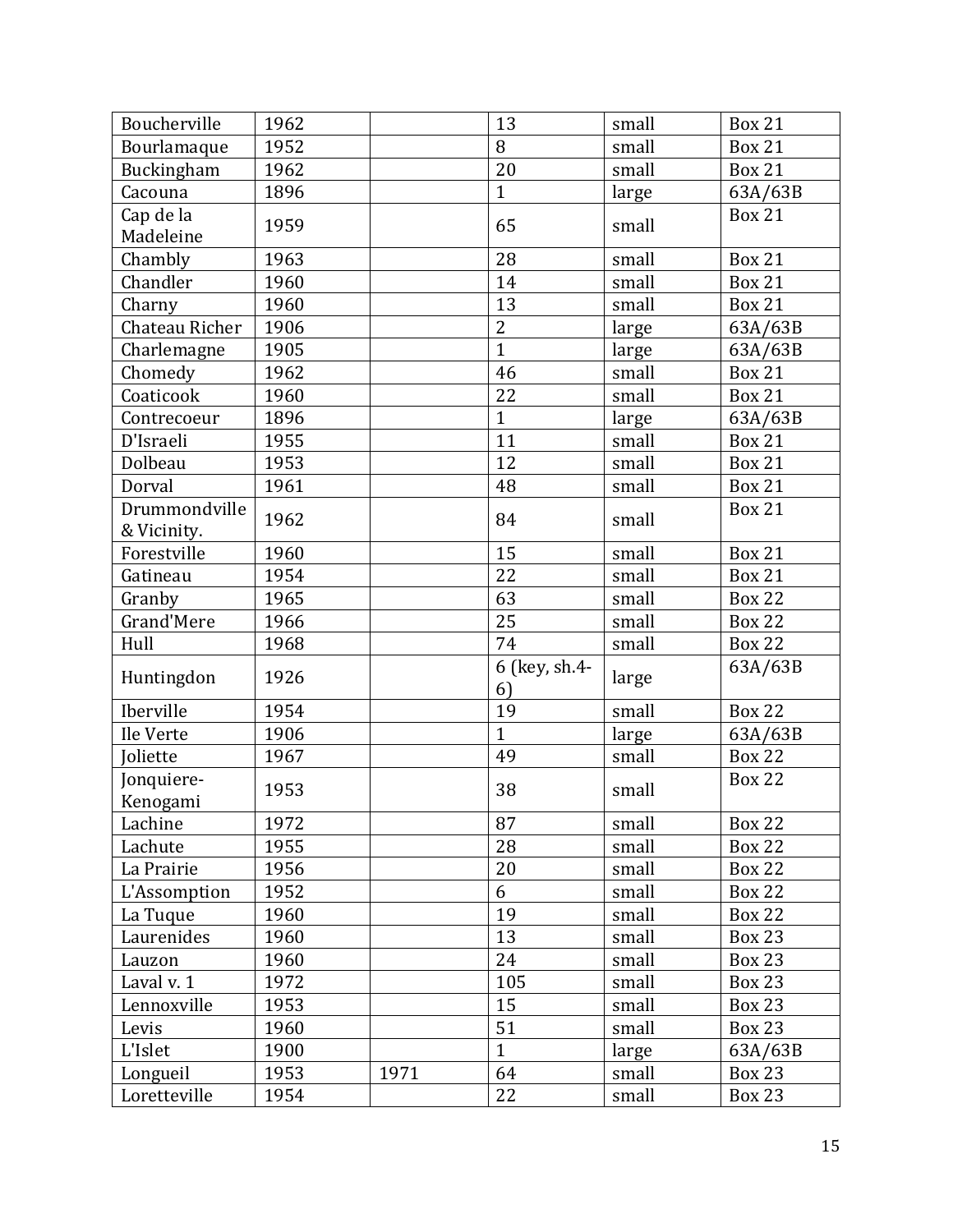| Magog             | 1951    |      | 15             | large | 63A/63B       |
|-------------------|---------|------|----------------|-------|---------------|
| Maniwaki          | 1954    |      | 19             | small | <b>Box 23</b> |
| Marieville        | 1955    |      | 16             | small | <b>Box 23</b> |
| Matane            | 1950    |      | 10             | large | 63A/63B       |
| Mistassini        | 1953    |      | 8              | small | <b>Box 23</b> |
| Mont Joli         | 1959    |      | 32             | small | <b>Box 23</b> |
| Mont Laurier      | 1954    |      | 26             | small | <b>Box 23</b> |
| Montreal &        |         |      |                |       | <b>Box 23</b> |
| Vicinity Index    |         |      |                | small |               |
| Montreal v. 1     | 1964    |      | 52             | small | <b>Box 24</b> |
| Montreal v. 2     | 1957    |      | 56             | small | <b>Box 24</b> |
| Montreal v. 3     | 1954    |      | 59             | small | <b>Box 24</b> |
| Montreal v. 4     | 1961    |      | 88             | small | <b>Box 24</b> |
| Montreal v. 5     | 1955    |      | 88             | small | <b>Box 24</b> |
| Montreal v. 6     | 1959    |      | 114            | small | <b>Box 24</b> |
| Montreal v. 7     |         |      |                |       | <b>Box 24</b> |
| pt. 1             | 1954    |      |                | small |               |
| Montreal v. 7     | 1954    |      | 275            | small | <b>Box 25</b> |
| pt. 2             |         |      |                |       |               |
| Montreal v. 7     | 1954    |      |                |       | <b>Box 25</b> |
| pt. 3             |         |      |                | small |               |
| Montreal v. 8     | 1971    |      | 72             | small | <b>Box 25</b> |
| Montreal v. 9     | 1953    | 1972 | 50             | small | <b>Box 25</b> |
| Montreal v. 10    | 1962    |      | 103            | small | <b>Box 25</b> |
| Montreal v. 11    | 1959-64 | 1966 | 115            | small | <b>Box 25</b> |
| Montreal v. 12    | 1954    | 1967 | 61             | small | <b>Box 26</b> |
| Montreal v. 13    | 1953    | 1964 | 17             | small | <b>Box 26</b> |
| Montreal v. 14    | 1953-61 | 1964 | 30             | small | <b>Box 26</b> |
| Montreal v. 15    | 1957    |      | 42             | small | <b>Box 26</b> |
| Montreal v. 16    | 1966    |      | 55             | small | <b>Box 26</b> |
| Montreal v. 17    | 1963    |      | 67             | small | <b>Box 26</b> |
| Montreal v. 18    | 1972    |      | 18             | small | <b>Box 26</b> |
| Montreal v. 19    | 1966    |      | 33             | small | <b>Box 26</b> |
| Montreal v. 20    | 1967    |      | 20             | small | <b>Box 26</b> |
| Montreal v. 21    | 1972    |      | 62             | small | <b>Box 26</b> |
| Napierville       | 1897    |      | $\mathbf{1}$   | large | 63A/63B       |
| Nicolet           | 1954    |      | 16             | small | <b>Box 27</b> |
| Noranda           | 1970    |      | 15             | small | <b>Box 27</b> |
| Pierreville       | 1955    |      | $\overline{7}$ | small | <b>Box 27</b> |
| Pierreville Mills | 1894    |      | $\mathbf{1}$   | large | 63A/63B       |
| Plessisville      | 1953    |      | 20             | small | <b>Box 27</b> |
| Pointe aux        |         |      |                |       | <b>Box 27</b> |
| Trembles          | 1959    |      | 47             | small |               |
| Pointe Claire     | 1969    |      | 61             | small | <b>Box 27</b> |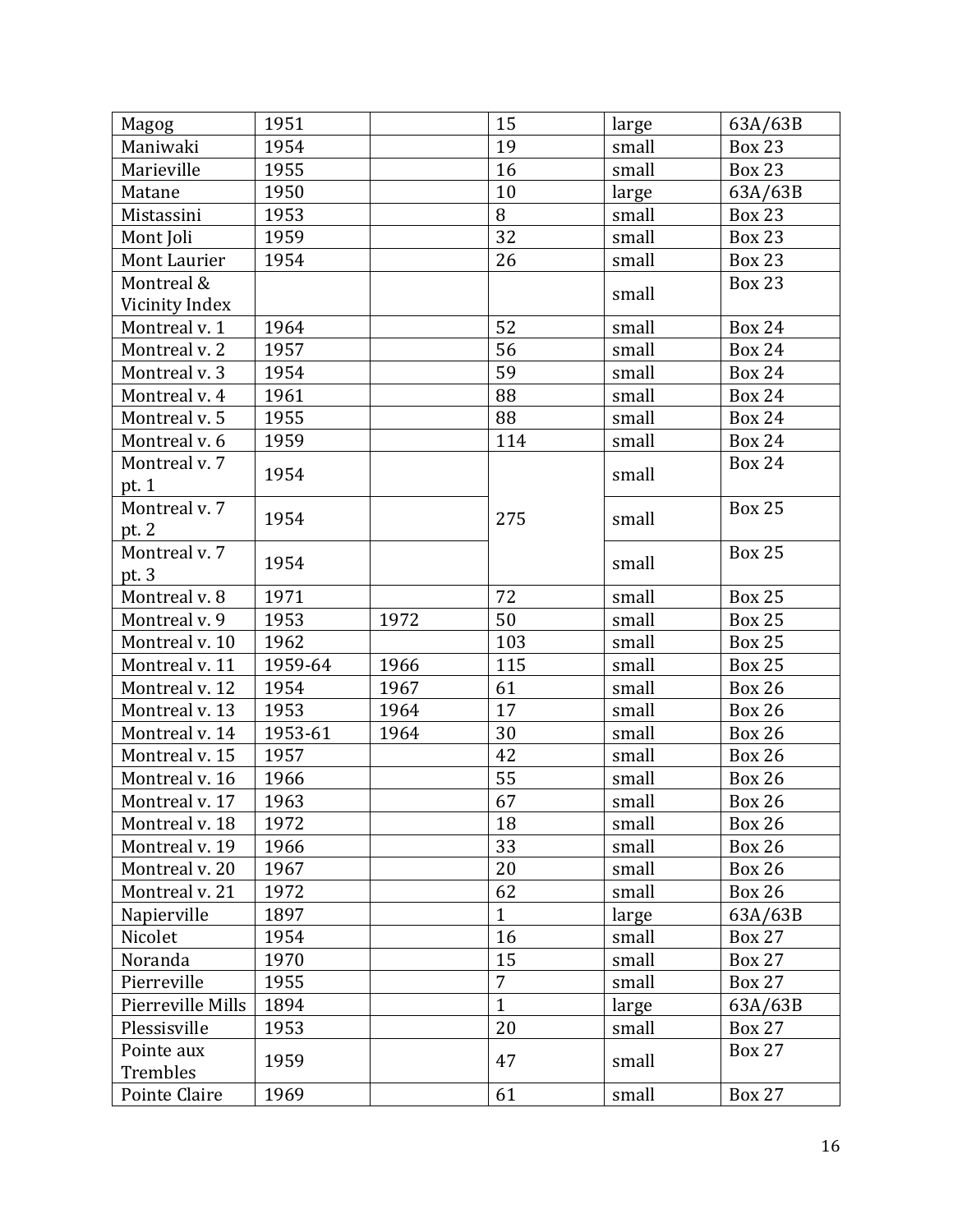| Pointe                                          | 1954    |      | 14             | small | <b>Box 27</b> |
|-------------------------------------------------|---------|------|----------------|-------|---------------|
| Gatineau                                        |         |      |                |       |               |
| Porte Alfred                                    | 1955    |      | 23             | small | <b>Box 27</b> |
| Princeville                                     | 1956    |      | 17             | small | <b>Box 27</b> |
| Quebec City v.<br>$1(2 parts) +$<br>Index       | 1957    |      | 204            | small | <b>Box 27</b> |
| Quebec City v.<br>2                             | 1954    |      | 73             | small | <b>Box 28</b> |
| Quebec City v.<br>3                             | 1951-62 | 1965 | 82             | small | <b>Box 28</b> |
| Quebec City v.<br>4                             | 1964    | 1968 | 65             | small | <b>Box 28</b> |
| Rimouski                                        | 1968    |      | 47             | small | <b>Box 28</b> |
| Riviere du<br>Loup                              | 1954    |      | 27             | small | <b>Box 28</b> |
| Roberval                                        | 1955    |      | 15             | small | <b>Box 28</b> |
| Rouyn.                                          | 1970    |      | 27             | small | <b>Box 28</b> |
| Ste. Adele                                      | 1956    |      | 17             | small | <b>Box 28</b> |
| Ste. Agathe des<br>Monts                        | 1952    |      | 19             | small | <b>Box 28</b> |
| St. Aime                                        | 1906    |      | $\overline{4}$ | large | 63A/63B       |
| St. Andrews                                     | 1897    |      | $\overline{2}$ | large | 63A/63B       |
| Ste. Anne de<br><b>Beaupre</b>                  | 1964    |      | 10             | small | <b>Box 28</b> |
| Ste. Anne de<br>Bellevue                        | 1959    |      | 15             | small | <b>Box 28</b> |
| St. Charles de<br>Bellechasse                   | 1906    |      | 3              | large | 63A/63B       |
| St.<br>Chrysostome                              | 1894    |      | $\mathbf{1}$   | large | 63A/63B       |
| St. Constant                                    | 1913    |      | $\mathbf{1}$   | large | 63A/63B       |
| St. Cuthbert                                    | 1905    |      | $\mathbf{1}$   | large | 63A/63B       |
| St. Etienne de<br>la Malbaie &<br>Pointe Au Pic | 1953    |      | 20             | small | <b>Box 28</b> |
| St. Eustache                                    | 1960    |      | 16             | small | <b>Box 28</b> |
| St. Francois du<br>Lac                          | 1906    |      | $\mathbf{1}$   | small | <b>Box 29</b> |
| St. Gabriel de<br><b>Brandon</b>                | 1955    |      | 15             | small | <b>Box 29</b> |
| St. Germain de<br>Grantham                      | 1897    |      | $\mathbf{1}$   | large | 63A/63B       |
| St. Georges<br>(Beauce)                         | 1960    |      | 26             | small | <b>Box 29</b> |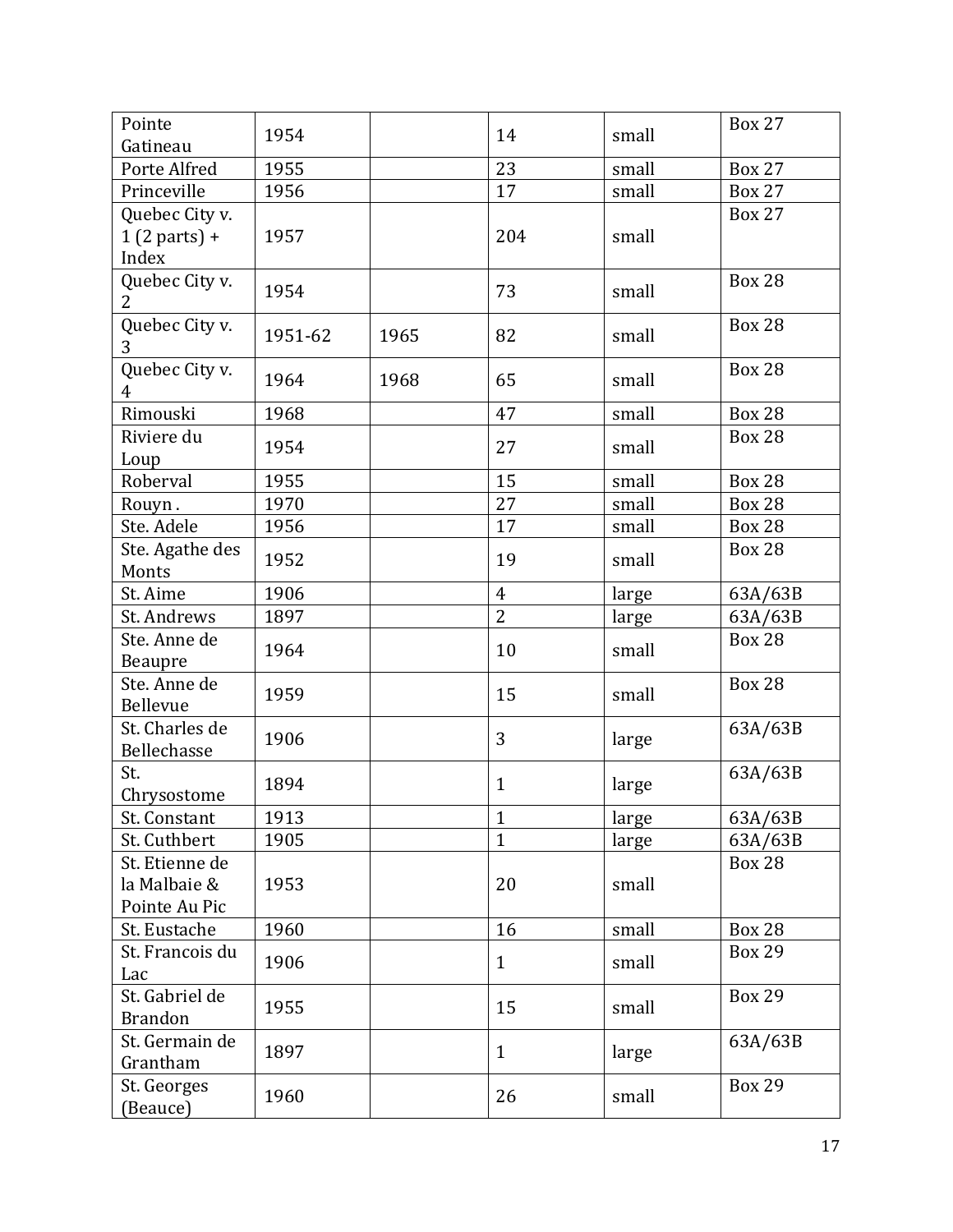| St. Guillaume<br>d'Upton                     | 1906    |      | $\overline{2}$ | large | 63A/63B       |
|----------------------------------------------|---------|------|----------------|-------|---------------|
| Ste. Helene de<br>Breakeyville               | 1960    |      |                | small | <b>Box 29</b> |
| St. Henri de<br>Mascouche                    | 1906    |      | $\mathbf{1}$   | large | 63A/63B       |
| St. Hilaire                                  | 1896    |      | $\mathbf{1}$   | large | 63A/63B       |
| St. Hyacinthe                                | 1969    |      | 67             | small | <b>Box 29</b> |
| St. Irenee les<br><b>Bains</b>               | 1906    |      | $\mathbf{1}$   | large | 63A/63B       |
| St. Jean (St.<br>John)                       | 1952    | 1969 | 35             | small | <b>Box 29</b> |
| St. Jean de<br>Chaillons                     | 1897    |      | $\mathbf{1}$   | large | 63A/63B       |
| St. Jerome                                   | 1966    |      | 53             | small | <b>Box 29</b> |
| St. Julie de<br>Somerset                     | 1906    |      | $\mathbf{1}$   | large | 63A/63B       |
| St. Joseph de<br>Sorel                       | 1957    |      | 10             | small | <b>Box 29</b> |
| St. Lambert<br>(incl.<br>Greenfield<br>Park) | 1953    |      | 24             | small | <b>Box 29</b> |
| St. Laurent                                  | 1954-61 | 1972 | 46             | small | <b>Box 29</b> |
| St. Philippe                                 | 1909    |      | $\overline{1}$ | large | 63A/63B       |
| St. Pie                                      | 1906    |      | $\overline{3}$ | large | 63A/63B       |
| St. Remi                                     | 1928    |      | $\overline{4}$ | large | 63A/63B       |
| St. Romauld<br>d'Etchemin                    | 1960    |      | 21             | small | <b>Box 29</b> |
| Ste. Therese                                 | 1955    | 1971 | 35             | small | <b>Box 29</b> |
| St. Tite                                     | 1956    |      | 16             | small | <b>Box 29</b> |
| Shawinigan<br>Falls                          | 1955    |      | 47             | small | <b>Box 29</b> |
| Sherbrooke                                   | 1953    |      | 94             | small | <b>Box 29</b> |
| <b>Stanstead Plain</b>                       | 1960    |      | 3              | small | <b>Box 30</b> |
| Sutton                                       | 1926    |      | 2 (Key only)   | large | 63A/63B       |
| Terrebonne                                   | 1956    |      | 16             | small | <b>Box 30</b> |
| <b>Thetford Mines</b>                        | 1959    |      | 54             | small | <b>Box 30</b> |
| Tracey                                       | 19'57   |      | 26             | small | <b>Box 30</b> |
| <b>Trois Pistoles</b>                        | 1954    |      | 14             | small | <b>Box 30</b> |
| <b>Trois Rivieres</b>                        | 1955    |      | 78             | small | <b>Box 30</b> |
| Val d'or                                     | 1952    |      | 25             | small | <b>Box 30</b> |
| Valleyfield                                  | 1953    |      | 41             | small | <b>Box 30</b> |
| Varennes                                     | 1894    |      | $\mathbf{1}$   | large | 63A/63B       |